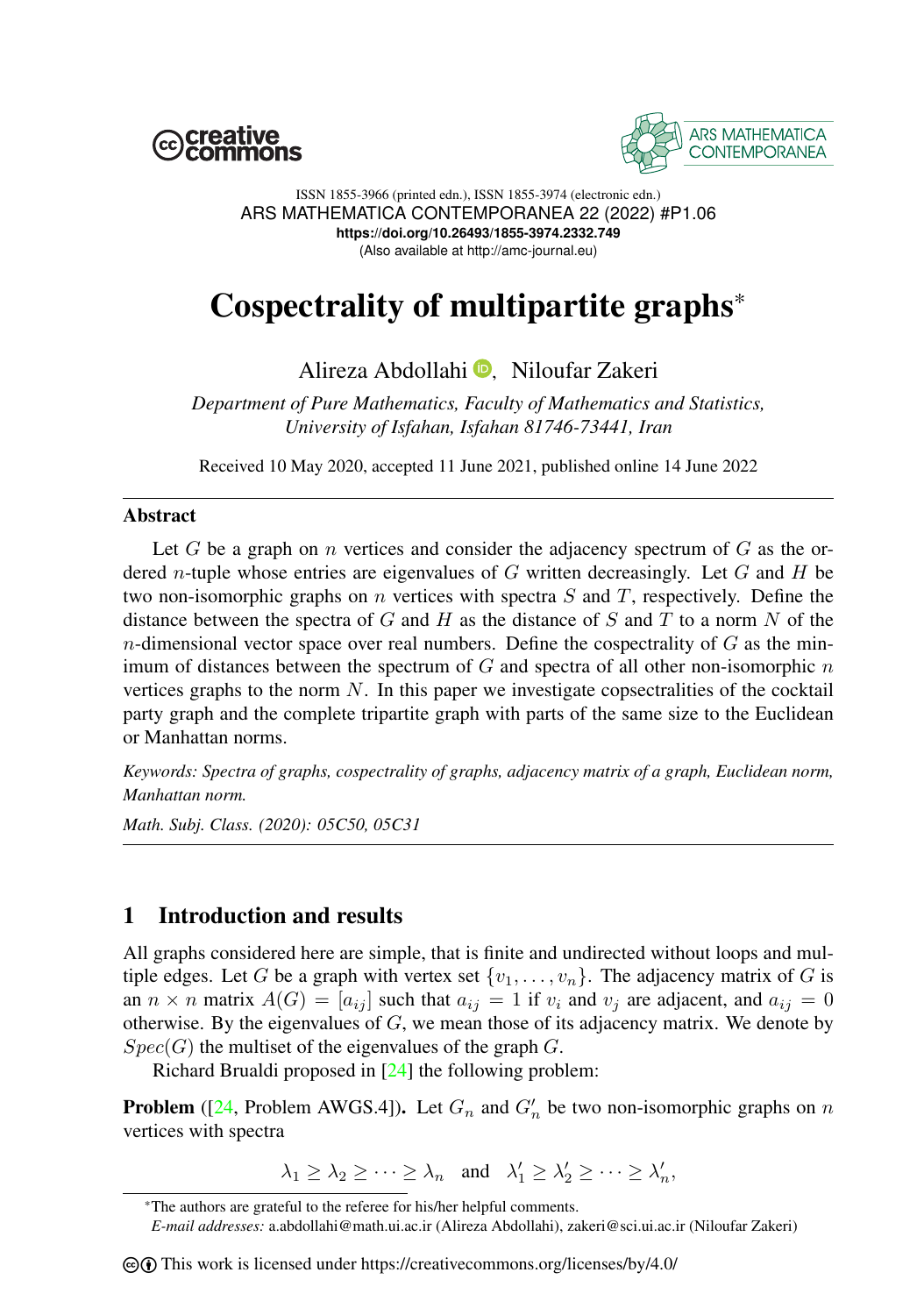respectively. Define the distance between the spectra of  $G_n$  and  $G'_n$  as

$$
\lambda(G_n, G'_n) = \sum_{i=1}^n (\lambda_i - \lambda'_i)^2 \quad \text{(or use } \sum_{i=1}^n |\lambda_i - \lambda'_i|).
$$

Define the cospectrality of  $G_n$  by

 $\text{cs}(G_n) = \min\{\lambda(G_n, G'_n) : G'_n \text{ not isomorphic to } G_n\}.$ 

Let

 $cs_n = \max\{cs(G_n): G_n$  a graph on *n* vertices}.

This function measures how far apart the spectrum of a graph with  $n$  vertices can be from the spectrum of any other graph with  $n$  vertices.

<span id="page-1-1"></span>**Problem A.** Investigate  $cs(G_n)$  for special classes of graphs.

<span id="page-1-0"></span>**Problem B.** Find a good upper bound on  $cs_n$ .

In  $[15]$ , Jovanovic et al. studied the spectral distance between certain graphs to the  $\ell^1$ -norm i.e.  $\sigma(G_n, G'_n) = \sum_{i=1}^n |\lambda_i - \lambda'_i|$ . In [\[1\]](#page-13-1), Abdollahi et al. completely answered Problem [B](#page-1-0) to any  $\ell^p$ -norm by proving that  $cs_n = 2$  for all  $n \geq 2$ , whenever  $1 \leq p < \infty$ and  $cs_n = 1$  to the  $\ell^{\infty}$ -norm. In [\[2,](#page-13-2) [20\]](#page-13-3), the authors studied Problem [A](#page-1-1) to the Euclidean norm (the  $\ell^2$ -norm) and determined the cospectralities of classes of complete graphs and complete bipartite graphs. In [\[3\]](#page-13-4) we compute the cospectralities to the  $\ell^1$ -norm of complete graphs and complete bipartite graphs with parts of the same size. In [\[4,](#page-13-5) [10,](#page-13-6) [11,](#page-13-7) [13,](#page-13-8) [14,](#page-13-9) [16,](#page-13-10) [17,](#page-13-11) [18\]](#page-13-12), Problems [A](#page-1-1) or [B](#page-1-0) are studied based on different matrix representations. To find some applications of the cospectrality of graphs, we refer to  $[6, 25, 27]$  $[6, 25, 27]$  $[6, 25, 27]$  $[6, 25, 27]$  $[6, 25, 27]$ .

In this paper we study Problem [A](#page-1-1) and investigate the cospectralities of  $CP_n$  and  $K_{n,n,n}$ ,  $(n \ge 3)$ , to the  $\ell^1$ - and  $\ell^2$ -norms i.e.  $\sigma(G_n, G'_n) = \sum_{i=1}^{n} |\lambda_i - \lambda'_i|$  and  $\lambda(G_n, G'_n) =$  $\sum_{i=1}^{n} (\lambda_i - \lambda'_i)^2$ , respectively. We find some conditions for the eigenvalues of a graph H such that  $cs(G) = \sigma(G, H)$  and G is isomorphic to  $CP_n$  or  $K_{n,n,n}$ . Also we give some computational results and conjectures to find  $cs(CP_n)$  and  $cs(K_{n,n,n})$ .

In the last section we consider cospectralities of null graphs, complete graphs and complete bipartite graphs using the  $\ell^p$ -norm for  $p > 2$  and we see that similar known conclusions using with  $\ell^1$  and  $\ell^2$ -norms (see [\[2,](#page-13-2) [3,](#page-13-4) [11,](#page-13-7) [20\]](#page-13-3)) hold more or less valid.

Let us first introduce some notations. For a graph  $G, V(G)$  and  $E(G)$  denote the vertex set and edge set of  $G$ , respectively; By the order of  $G$  we mean the number of vertices; Denote by  $\overline{G}$  the complement of G. The degree of a vertex of a graph is the number of edges that are incident with the vertex and  $\Delta$  is the maximum degree of the vertices. An  $r$ -regular graph is a graph where all vertices have degree  $r$ .

For two graphs G and H with disjoint vertex sets,  $G + H$  denotes the graph with the vertex set  $V(G) \cup V(H)$  and the edge set  $E(G) \cup E(H)$ , i.e. the disjoint union of two graphs G and H. The complete product (join)  $G\nabla H$  of graphs G and H is the graph obtained from  $G + H$  by joining every vertex of G with every vertex of H. In particular,  $nG$  denotes  $G + \cdots + G$  and  $\nabla_n G$  denotes  $G \nabla \cdots \nabla G$ . The coalescence  $G \cdot H$  is obtained by the disjoint union of two graphs G and H by identifying a vertex u of G with a vertex v  $\overbrace{n}$ 

of H.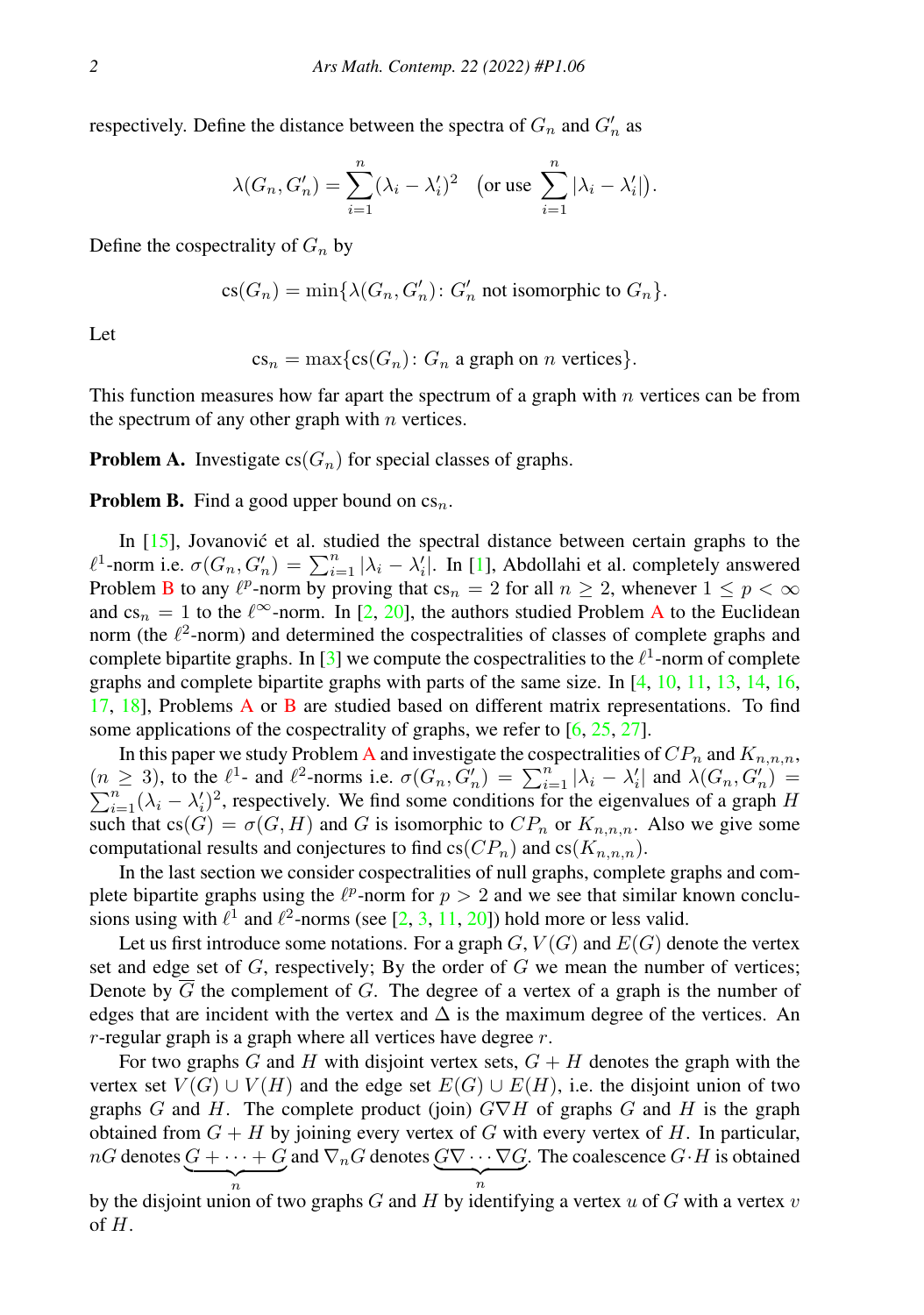For positive integers  $n_1, \ldots, n_\ell, K_{n_1, \ldots, n_\ell}$  denotes the complete multipartite graph w<u>ith</u>  $\ell$  parts of sizes  $n_1, \ldots, n_\ell$ . Let  $K_n$  denote the complete graph on n vertices,  $nK_1 = \overline{K_n}$ denote the null graph on n vertices and  $P_n$  denote the path with n vertices. The cocktail party graph  $CP_n$  has  $2n$  vertices and it is a complement of  $nK_2$ . So for  $n = 1$ ,  $CP_1 = K_{1,1}$ 

and for 
$$
n \ge 2
$$
 we have  $CP_n = K_2, \ldots, 2$ .

Since  $CP_n$  and  $K_{n,n,n}$  are regular graphs, by Propositions 3 and 6 of [\[9\]](#page-13-14),  $CP_n$  and  $K_{n,n,n}$  are determined by their spectrum. So we can compute the values of  $c s(CP_n)$  and  $cs(K_{n,n,n}).$ 

Our main results are as follows.

<span id="page-2-1"></span>**Theorem 1.1.** *If*  $n \geq 2$  *and*  $cs(CP_n) = \sigma(CP_n, H)$  *for some graph H* with eigenvalues  $\lambda_1 \geq \cdots \geq \lambda_{2n}$ , then

- (1) *If* H is a connected graph, then  $2n 3 \leq \lambda_1 < 2n 1$ . Otherwise  $2n 3 \leq \lambda_1 <$  $2n-2$  and H has two connected components such that one of them is  $K_1$ .
- (2)  $0 \leq \lambda_2 \leq 1$ ,
- (3)  $-1 \leq \lambda_i \leq \frac{1}{2}$ , for any integer i,  $3 \leq i \leq n+1$ , and if  $n \geq 13$ , then  $0 \leq \lambda_3 \leq \frac{1}{2}$ ,
- (4)  $-3 < \lambda_{n+2} < -1$ ,
- (5)  $-3 \leq \lambda_i \leq \frac{-3}{2}$ , for any integer i,  $n+3 \leq i \leq 2n$ .

<span id="page-2-2"></span>**Theorem 1.2.** Let  $n \geq 4$  and  $cs(K_{n,n,n}) = \sigma(K_{n,n,n}, H)$  for some graph H with eigen*values*  $\lambda_1 \geq \cdots \geq \lambda_{3n}$ *. For all*  $\varepsilon > 0$ *, there exists*  $N \in \mathbb{N}$  *such that for all*  $n \geq N$ *, we have*

- <span id="page-2-3"></span>(1)  $2n - \frac{\sqrt{3}}{3} - \frac{\varepsilon}{2} < \lambda_1 < 2n + \frac{\sqrt{3}}{3} + \frac{\varepsilon}{2}$ ,
- (2)  $\sqrt{2}-1 < \lambda_2 < \frac{\sqrt{3}}{3} + \frac{\varepsilon}{2}$  or  $\lambda_2 = 0$  and  $H \cong tK_1 + K_{p,q,r}$  for some positive integers p, q *and* r *such that at least one of them is greater than* 1*,*
- <span id="page-2-4"></span>(3)  $0 \leq \lambda_3 < \frac{\sqrt{3}}{6} + \frac{\varepsilon}{4}$ , (4)  $-\frac{\sqrt{3}}{3} - \frac{\varepsilon}{2} < \lambda_i < \frac{\sqrt{3}}{6} + \frac{\varepsilon}{4}$ , for any integer i, 4 ≤ i ≤ 3n − 2, (5)  $-n - \frac{\sqrt{3}}{3} - \frac{\varepsilon}{2} < \lambda_{3n-1} < -n + \frac{\sqrt{3}}{3} + \frac{\varepsilon}{2}$ (6)  $-n - \frac{\sqrt{3}}{3} - \frac{\varepsilon}{2} < \lambda_{3n} < -n + \frac{\sqrt{3}}{6} + \frac{\varepsilon}{4}$ .

## <span id="page-2-5"></span>2 Cospectrality of cocktail party graphs

In this section  $cs(CP_n)$  is investigated to the  $\ell^1$ - and  $\ell^2$ -norms. We need the following results in the sequel. The proofs of next two results are similar to those of Lemma 2.2 and Corollary 2.3 of [\[18\]](#page-13-12). We give them here for the reader's convenience.

<span id="page-2-0"></span>**Lemma 2.1.** Let  $a_1 \ge a_2 \ge \cdots \ge a_n$  and  $b_1 \ge b_2 \ge \cdots \ge b_n$  be two sequences with  $\sum_{i=1}^{n} a_i = \sum_{i=1}^{n} b_i = 0$ . If there exist some  $1 \leq j \leq n$  and a real positive number  $\alpha$  such  $\lim_{i \to 1} \frac{1}{|a_j - b_j|} > \alpha$ , then  $\sum_{i=1}^n |a_i - b_i| > 2\alpha$ .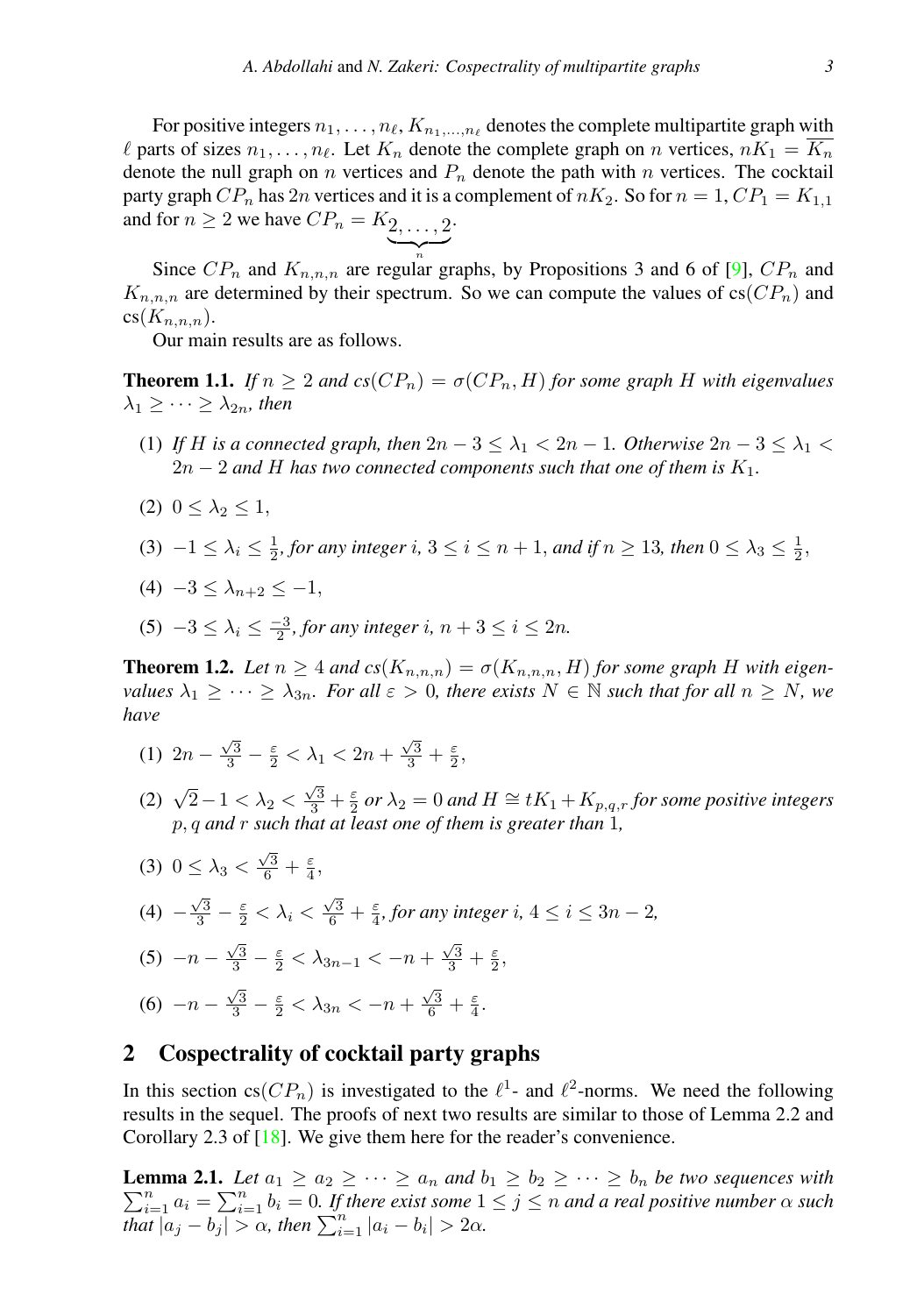*Proof.* Without loss of generality, we may assume that  $a_j - b_j > \alpha$ . Suppose that  $a_{i_1} \geq$  $b_{i_1}, \ldots, a_{i_s} \ge b_{i_s}$  and  $a_{i_{s+1}} \le b_{i_{s+1}}, \ldots, a_{i_n} \le b_{i_n}$ , then

$$
\sum_{i=1}^{n} |a_i - b_i| = \sum_{t=1}^{s} (a_{i_t} - b_{i_t}) + \sum_{t=s+1}^{n} (b_{i_t} - a_{i_t})
$$
  
=  $2 \sum_{t=1}^{s} (a_{i_t} - b_{i_t})$   
 $\ge 2(a_j - b_j)$   
>  $2\alpha$ .

 $\Box$ 

<span id="page-3-0"></span>**Corollary 2.2.** Let  $a_1 \ge a_2 \ge \cdots \ge a_n$  and  $b_1 \ge b_2 \ge \cdots \ge b_n$  be two sequences with  $\sum_{i=1}^{n} a_i = \sum_{i=1}^{n} b_i = 0$ . If there exist  $1 \leq j_1 \neq j_2 \leq n$  and a real positive number  $\alpha$  $\sum_{i=1}^{n} |a_i - b_i| > 2\alpha$ , then  $\sum_{i=1}^{n} |a_i - b_i| > 2\alpha$ .

*Proof.* If either  $a_{j_1} - b_{j_1} > \alpha$  or  $a_{j_2} - b_{j_2} > \alpha$ , then by Lemma [2.1,](#page-2-0) the result holds. So we may assume that  $0 < a_{j_1} - b_{j_1} \le \alpha$  and  $0 < a_{j_2} - b_{j_2} \le \alpha$ . Let  $a'_{j_1} = a_{j_1} + a_{j_2}$ ,  $b'_{j1} = b_{j1} + b_{j2}, a'_i = a_i$  and  $b'_i = b_i$  for  $i \neq j_1, j_2$ . So  $\sum_{i=1, i \neq j_2}^{n} a'_i = \sum_{i=1, i \neq j_2}^{n} b'_i = 0$ and  $a'_{j_1} - b'_{j_1} > \alpha$ . Thus the result follows from Lemma [2.1.](#page-2-0)

<span id="page-3-1"></span>**Theorem 2.3.** Let G be a graph with eigenvalues  $\lambda_1 \geq \cdots \geq \lambda_n$ . If  $cs(G) = \sigma(G, H)$  for some graph H with eigenvalues  $\lambda'_1 \geq \cdots \geq \lambda'_n$ , then for all integers i and j,  $1 \leq j < i \leq n$ n*,*

- (1)  $|\lambda_i \lambda'_i| \leq 1$ ,
- (2)  $\lambda_i \lambda'_j \leq \frac{1}{2}$ .

*Proof.* By Theorem 1.1 of [\[1\]](#page-13-1),  $cs_n = 2$  for all  $n \ge 2$ , so  $cs(G) \le 2$ . Now the result follows from Lemma [2.1](#page-2-0) and Corollary [2.2.](#page-3-0) □

<span id="page-3-2"></span>Theorem 2.4 ([\[5,](#page-13-15) Theorem 1]). *Let* G *be a simple graph of order* n *without isolated vertices. If*  $\lambda_2(G)$  *is the second largest eigenvalue of G, then* 

- (1)  $\lambda_2(G) = -1$  *if and only if* G *is a complete graph with at least two vertices,*
- (2)  $\lambda_2(G) = 0$  *if and only if* G *is a complete k-partite graph with*  $2 \leq k \leq n-1$ ,
- (3) *there exists no graph* G *such that*  $-1 < \lambda_2(G) < 0$ *.*

<span id="page-3-3"></span>**Theorem 2.5** ([\[21,](#page-14-3) Theorem 3.8]). Let G be a graph of order n. If  $\lambda_3(G) < 0$ , then G has *at least* n − 12 *eigenvalues* −1*.*

<span id="page-3-4"></span>**Theorem 2.6** ([\[7,](#page-13-16) Theorem 3.2.1]). Let  $\lambda_1$  be the greatest eigenvalue of the graph G, and *let* d *and* ∆ *be its average degree and maximum degree, respectively. Then*

$$
\overline{d} \leq \lambda_1 \leq \Delta.
$$

*Moreover,*  $\overline{d} = \lambda_1$  *if and only if* G *is regular. For a connected graph* G,  $\lambda_1 = \Delta$  *if and only if* G *is regular.*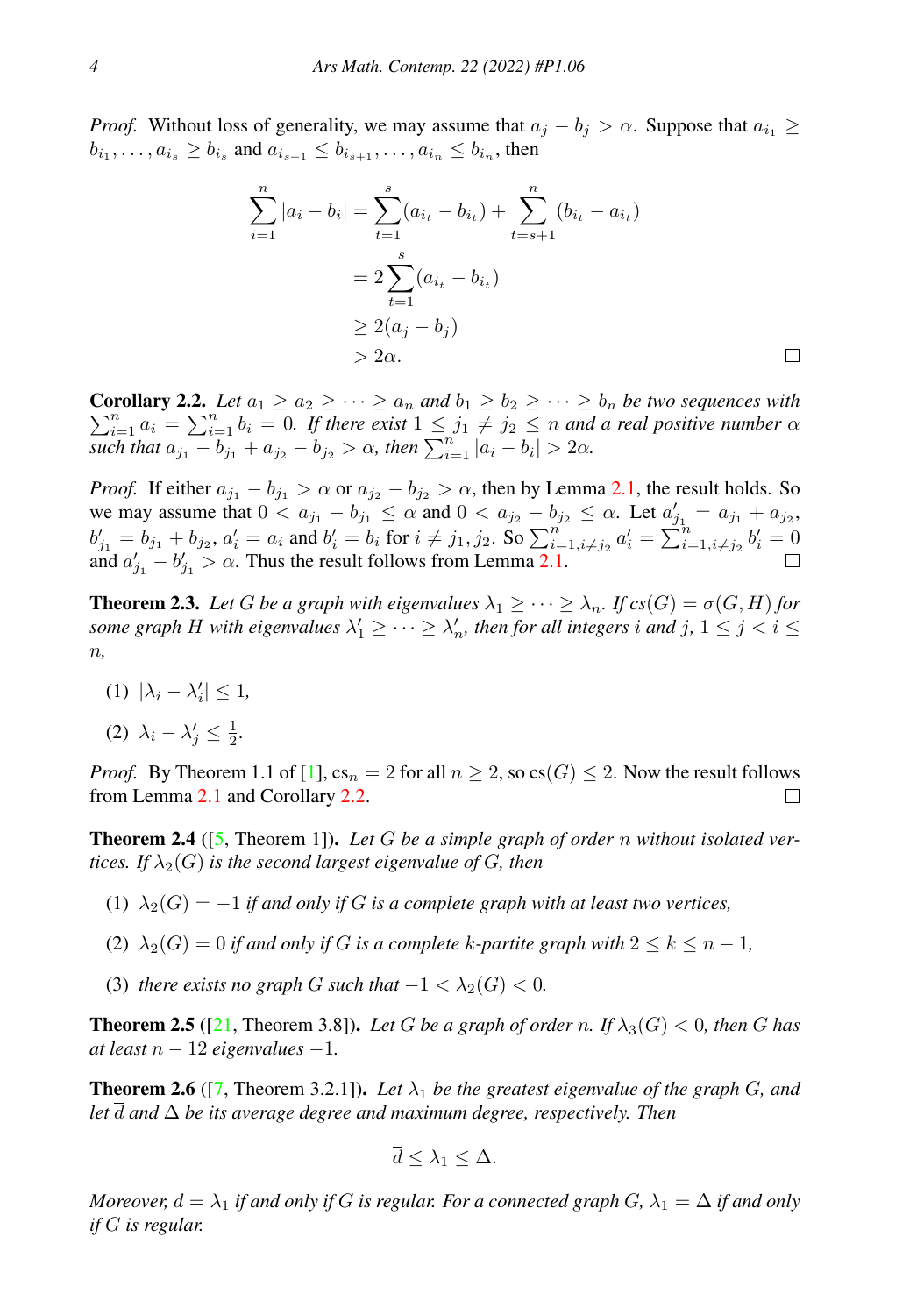*Proof of* Theorem [1.1](#page-2-1)*.* Since

$$
Spec(CP_n) = \{2n-2, \underbrace{0, \dots, 0}_{n}, \underbrace{-2, \dots, -2}_{n-1}\},
$$

we have

$$
\sigma(CP_n, H) = |2n - 2 - \lambda_1| + \sum_{i=2}^{n+1} |\lambda_i| + \sum_{i=n+2}^{2n} |2 + \lambda_i|.
$$

If  $cs(CP_n) = \sigma(CP_n, H)$ , then by Theorem 1.1 of [\[1\]](#page-13-1),  $cs(CP_n) \le 2$ . By Theorems [2.3,](#page-3-1) [2.4,](#page-3-2) [2.5](#page-3-3) and Corollary [2.2,](#page-3-0) we obtain (2) – (5) and  $2n - 3 \le \lambda_1 \le 2n - 1$ .

If H is a connected graph and  $\lambda_1 = 2n - 1$ , then by Theorem [2.6,](#page-3-4)  $H \cong K_{2n}$ , a contradiction. So  $2n-3 \leq \lambda_1 < 2n-1$ . Now suppose that H is not connected. Let  $H_1, \ldots, H_k$  be the connected components of H. There exists an unique i,  $1 \leq i \leq k$ , such that  $\lambda_1(H) = \lambda_1(H_i)$ . We can assume that  $\lambda_1(H) = \lambda_1(H_1)$ . Thus  $\lambda_1(H_i) \le$  $\lambda_2(H) \leq 1$ , for every  $j, 2 \leq j \leq k$ . So  $\lambda_1(H_j) = 0$  or  $\lambda_1(H_j) = 1, 2 \leq j \leq k$ . Since  $-1 \leq \lambda_3(H) \leq \frac{1}{2}$ , there exists at most one connected component with  $\lambda_1(H_j) = 1$ ,  $2 \le j \le k$ . Therefore  $H \cong H_1 + tK_1$  or  $H \cong H_1 + K_2 + sK_1$ , for some integers  $t > 0$ and  $s \geq 0$ . By Theorem [2.6,](#page-3-4)  $2n-3 \leq \lambda_1(H) = \lambda_1(H_1) \leq \Delta \leq 2n-1$ , where  $\Delta$  is the maximum degree of the vertices of H. If  $\Delta = 2n - 1$ , then, by Theorem [2.6,](#page-3-4)  $H_1 \cong K_{2n}$ , a contradiction. Let  $\Delta = 2n - 3$ . Therefore by Theorem [2.6,](#page-3-4)  $H_1 \cong K_{2n-2}$ , a contradiction. Now suppose that  $\Delta = 2n - 2$ . If  $\lambda_1(H_1) = 2n - 2$ , then by Theorem [2.6,](#page-3-4)  $H_1 \cong K_{2n-1}$ , a contradiction. Hence we can assume that  $H \cong H_1 + K_1$  and  $2n - 3 \leq \lambda_1(H) < 2n - 2$ . This completes the proof. П

**Remark 2.7.** Let H be a connected graph with m edges. If  $cs(CP_n) = \sigma(CP_n, H)$ , then, by Theorem [1.1](#page-2-1) and Theorem 1 in [\[26\]](#page-14-4), it is not hard to see that  $2n^2 - 5n + 4 \le m <$  $2n^2 - n$ .

Now we find  $\sigma(CP_n,(CP_{n-1} \nabla K_1) \cdot K_2)$  and  $\lambda(CP_n,CP_n \nabla e)$  and propose two conjectures. We need the following results.

<span id="page-4-0"></span>**Theorem 2.8** ([\[7,](#page-13-16) Theorem 2.1.8]). *If*  $G_1$  *is*  $r_1$ *-regular with*  $n_1$  *vertices, and*  $G_2$  *is*  $r_2$ *regular with*  $n_2$  *vertices, then the characteristic polynomial of the join*  $G_1 \nabla G_2$  *is given by*

$$
P_{G_1 \nabla G_2}(x) = \frac{P_{G_1}(x)P_{G_2}(x)}{(x - r_1)(x - r_2)}((x - r_1)(x - r_2) - n_1 n_2).
$$

<span id="page-4-1"></span>**Theorem 2.9** ( $[7,$  Theorem 2.2.3]). Let  $G \cdot H$  be the coalescence in which the vertex u of G *is identified with the vertex* v *of* H*. Then*

$$
P_{G\cdot H}(x) = P_G(x)P_{H-v}(x) + P_{G-u}(x)P_H(x) - xP_{G-u}(x)P_{H-v}(x).
$$

<span id="page-4-2"></span>**Lemma 2.10.** *If*  $(CP_{n-1} \nabla K_1) \cdot K_2$  *is the coalescence of*  $K_2$  *with*  $CP_{n-1} \nabla K_1$  *with its vertex of maximum degree as distinguished vertex, then for*  $n \geq 3$ ,

$$
Spec((CP_{n-1} \bigtriangledown K_1) \cdot K_2) = \{x_1, x_2, \underbrace{0, \ldots, 0}_{n-1}, x_3, \underbrace{-2, \cdots, -2}_{n-2}\},
$$

such that  $x_1 > x_2 > 0 > x_3$  are the roots of the polynomial  $x^3 + (4 - 2n)x^2 +$  $(1 - 2n)x + 2n - 4.$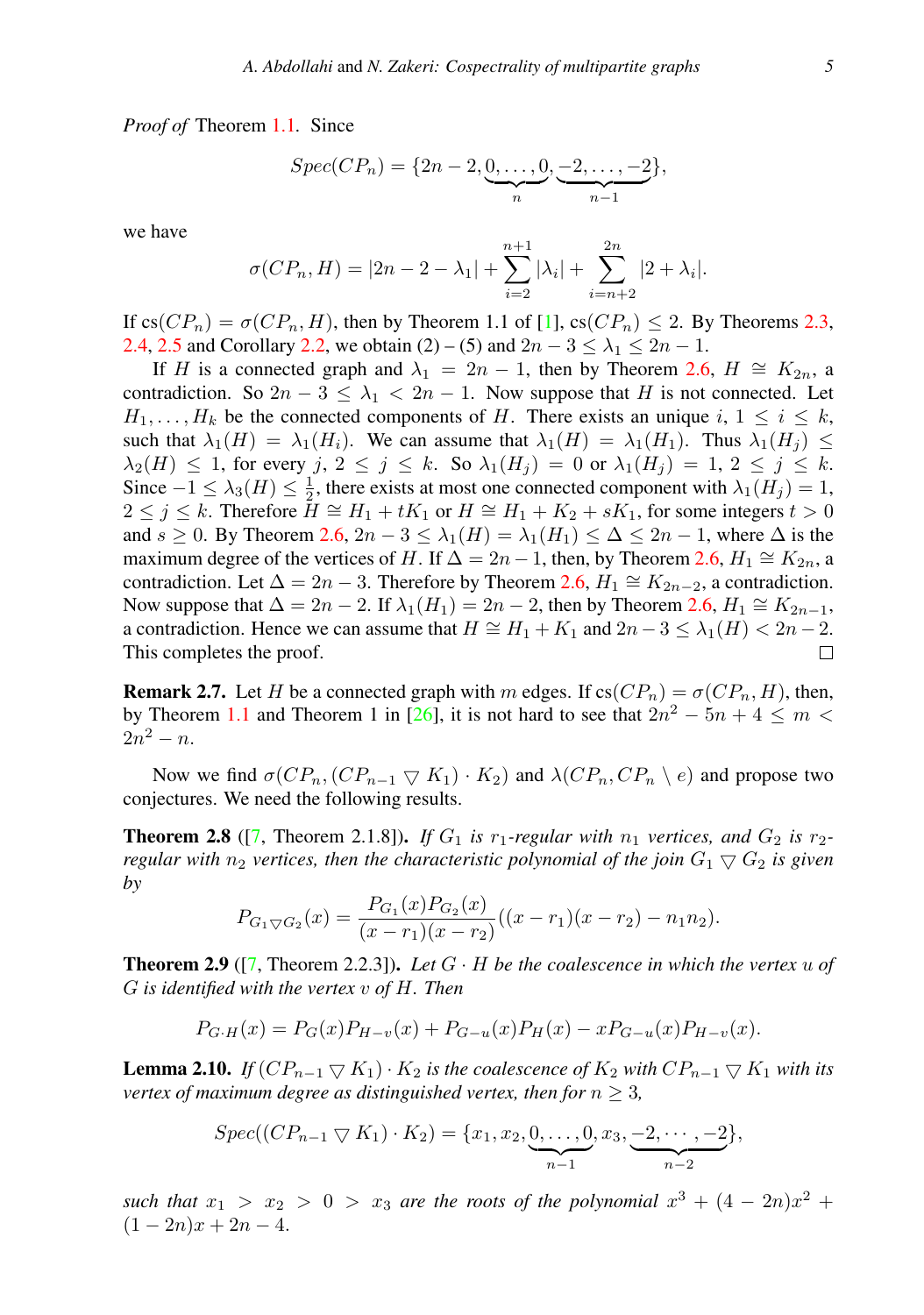*Proof.* Since  $P_{CP_{n-1}}(x) = x^{n-1}(x+2)^{n-2}(x-2n+4)$  and  $P_{K_1}(x) = x$ , Theorem [2.8](#page-4-0) implies that

$$
P_{CP_{n-1}\bigtriangledown K_1}(x) = x^{n-1}(x+2)^{n-2}(x^2 + (4-2n)x + 2 - 2n).
$$

Since  $P_{K_2}(x) = x^2 - 1$ , it follows from Theorem [2.9,](#page-4-1)

$$
P_{(CP_{n-1}\bigtriangledown K_1)\cdot K_2}(x) = x^{n-1}(x+2)^{n-2}(x^3+(4-2n)x^2+(1-2n)x+2n-4).
$$

Thus  $(CP_{n-1} \nabla K_1) \cdot K_2$  has  $n-1$  and  $n-2$  eigenvalues 0 and  $-2$ , respectively. The remaining eigenvalues are the roots of the polynomial  $x^3 + (4-2n)x^2 + (1-2n)x + 2n-4$ . If

$$
a = \left(8n^3 - 30n^2 + 24n + 8 + 3(-60n^4 + 312n^3 - 648n^2 + 606n - 237)^{\frac{1}{2}}\right)^{\frac{1}{3}},
$$
  
\n
$$
b = -\frac{4}{9}n^2 + \frac{10}{9}n - \frac{13}{9},
$$
  
\n
$$
r = \left(\left(8n^3 - 30n^2 + 24n + 8\right)^2 + 540n^4 - 2808n^3 + 5832n^2 - 5454n + 2133\right)^{\frac{1}{6}},
$$
  
\n
$$
\theta = \frac{1}{3}\arctan\left(\frac{3(60n^4 - 312n^3 + 648n^2 - 606n + 237)^{\frac{1}{2}}}{8n^3 - 30n^2 + 24n + 8}\right).
$$

Then

$$
x_1 = \frac{2n}{3} - \frac{4}{3} + \frac{a}{3} - \frac{3b}{a},
$$
  
\n
$$
x_2 = \frac{2n}{3} - \frac{4}{3} + (\frac{3b}{2r} - \frac{r}{6})\cos\theta - \sqrt{3}(\frac{3b}{2r} - \frac{r}{6})\sin\theta,
$$
  
\n
$$
x_3 = \frac{2n}{3} - \frac{4}{3} + (\frac{3b}{2r} - \frac{r}{6})\cos\theta + \sqrt{3}(\frac{3b}{2r} - \frac{r}{6})\sin\theta.
$$

 $\Box$ 

This completes the proof.

**Lemma 2.11.**  $\lim_{n\longrightarrow\infty} \sigma(CP_n, (CP_{n-1} \nabla K_1) \cdot K_2) = 2$ , whenever  $(CP_{n-1} \nabla K_1) \cdot K_2$  $K_2$  *is the coalescence of*  $K_2$  *with*  $CP_{n-1} \nabla K_1$  *with its vertex of maximum degree as distinguished vertex.*

*Proof.* By Lemma [2.10](#page-4-2) and using the symbolic computational software Maple [\[19\]](#page-13-17) (see [https://data.amc-journal.eu/cospectrality/maplecode1.mw\)](https://data.amc-journal.eu/cospectrality/maplecode1.mw), the result follows.  $\Box$ 

**Theorem 2.12** ([\[7,](#page-13-16) Theorem 2.1.5]). Let G, H be graphs with  $n_1$ ,  $n_2$  vertices respectively. *The characteristic polynomial of the join*  $G \nabla H$  *is given by the relation* 

$$
P_{G\bigtriangledown H}(x) = (-1)^{n_2} P_G(x) P_{\overline{H}}(-x-1) + (-1)^{n_1} P_H(x) P_{\overline{G}}(-x-1)
$$
  
- (-1)^{n\_1+n\_2} P\_{\overline{G}}(-x-1) P\_{\overline{H}}(-x-1).

<span id="page-5-0"></span>**Lemma 2.13.** *For*  $n \geq 3$  *and any edge e,* 

$$
Spec(CP_n \setminus e) = \left\{ x_1, \frac{\sqrt{5}-1}{2}, \underbrace{0, \dots, 0}_{n-2}, x_2, -\frac{\sqrt{5}+1}{2}, \underbrace{-2, \dots, -2}_{n-3}, x_3 \right\},
$$

*where*  $x_1 > 0 > x_2 > x_3$  *are the roots of the polynomial*  $x^3 - (2n - 5)x^2 - (6n - 9)x$  –  $2n + 2$ .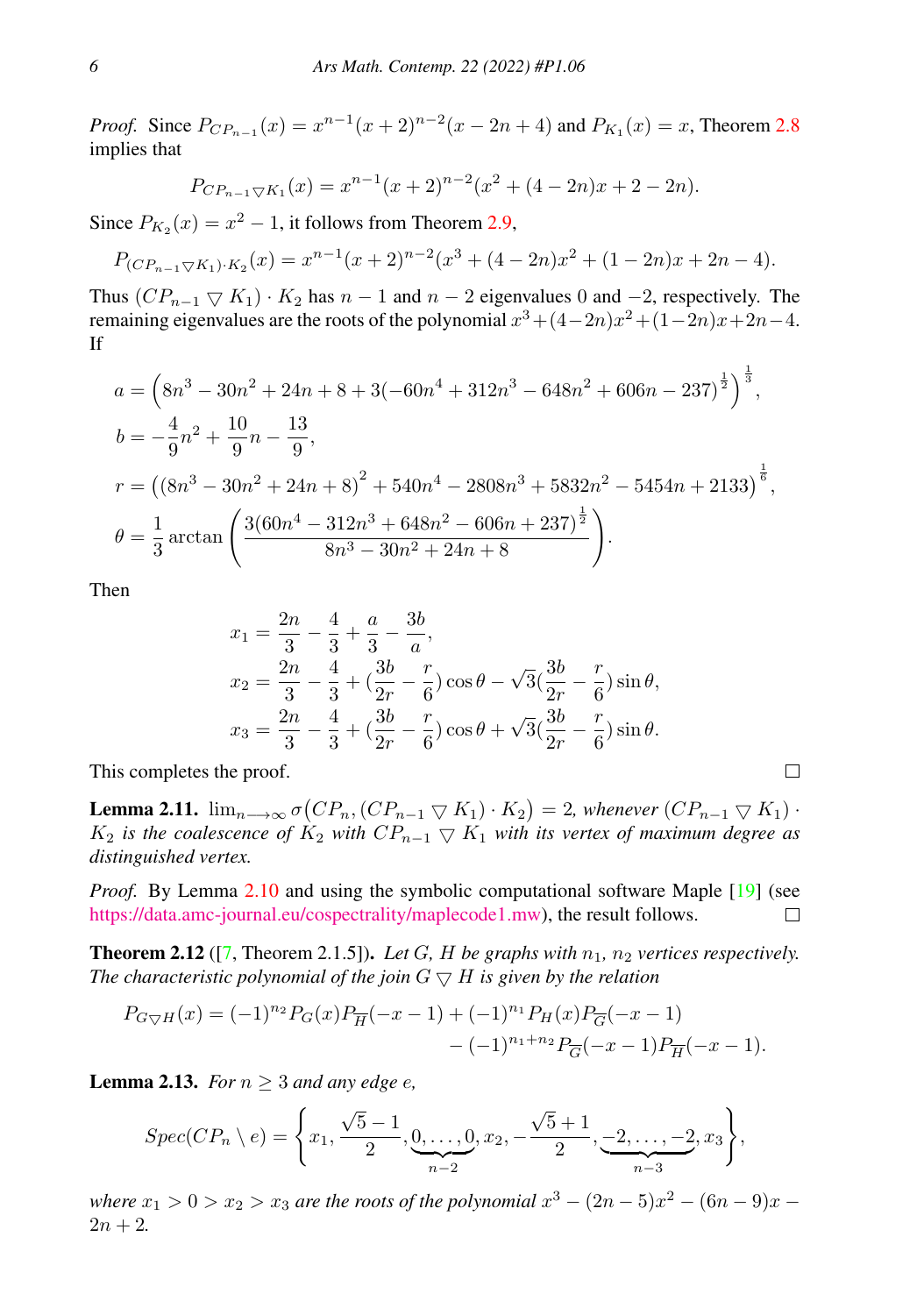*Proof.* For any edge e,  $CP_n \setminus e = P_4 \bigtriangledown CP_{n-2}$ . Let  $G = P_4$  and  $H = CP_{n-2}$ . Thus  $\overline{G} = G$  and  $\overline{H} = (n-2)K_2$ . We have

$$
P_G(x) = P_{\overline{G}}(x) = x^4 - 3x^2 + 1,
$$
  
\n
$$
P_H(x) = (x - 2n + 6)x^{n-2}(x + 2)^{n-3},
$$
  
\n
$$
P_{\overline{H}}(x) = (x^2 - 1)^{n-2}.
$$

Therefore

$$
P_{CP_n \backslash e} = P_{G \nabla H}(x) = x^{n-2}(x+2)^{n-3}(x^2+x-1)(x^3-(2n-5)x^2-(6n-9)x-2n+2).
$$
  
It follows  $CP_n \backslash e$  has  $n-2$  and  $n-3$  eigenvalues 0 and -2, respectively. The remaining eigenvalues are  $\frac{\sqrt{5}-1}{2}$ ,  $-\frac{\sqrt{5}+1}{2}$  and the roots of  $x^3 - (2n-5)x^2 - (6n-9)x - 2n + 2$ . If  $a = (64n^3 - 48n^2 - 312n + 404 + 12(-240n^4 + 528n^3 + 396n^2 - 1740n + 1137)^{\frac{1}{2}})^{\frac{1}{3}},$   
 $b = -\frac{4}{9}n^2 + \frac{2}{9}(n+1),$   
 $r = ((64n^3 - 48n^2 - 312n + 404)^2 + 34560n^4 - 76032n^3 - 57024n^2 + 250560n - 163728)^{\frac{1}{6}},$   
 $\theta = \frac{1}{3}\arctan\left(\frac{12(240n^4 - 528n^3 - 396n^2 + 1740n - 1137)^{\frac{1}{2}}}{64n^3 - 48n^2 - 312n + 404}\right).$ 

Then

$$
x_1 = \frac{2n}{3} - \frac{5}{3} + \frac{a}{6} - \frac{6b}{a},
$$
  
\n
$$
x_2 = \frac{2n}{3} - \frac{5}{3} + (\frac{3b}{r} - \frac{r}{12})\cos\theta - \sqrt{3}(\frac{3b}{r} - \frac{r}{12})\sin\theta,
$$
  
\n
$$
x_3 = \frac{2n}{3} - \frac{5}{3} + (\frac{3b}{r} - \frac{r}{12})\cos\theta + \sqrt{3}(\frac{3b}{r} - \frac{r}{12})\sin\theta,
$$

and we are done.

**Lemma 2.14.**  $\lim_{n\longrightarrow\infty}\lambda(CP_n, CP_n\setminus e)=10-4$ √ 5*.*

*Proof.* By Lemma [2.13](#page-5-0) and using the symbolic computational software Maple [\[19\]](#page-13-17) (see [https://data.amc-journal.eu/cospectrality/maplecode2.mw\)](https://data.amc-journal.eu/cospectrality/maplecode2.mw), the result follows.  $\Box$ 

We have the following conjectures:

<span id="page-6-0"></span>**Conjecture 2.15.** *For every integer*  $n \geq 2$ ,  $cs(CP_n) = \sigma(CP_n, H)$  *for some graph* H *if and only if*  $H \cong (CP_{n-1} \nabla K_1) \cdot K_2$ , whenever  $(CP_{n-1} \nabla K_1) \cdot K_2$  *is the coalescence of*  $K_2$  *with*  $CP_{n-1} \nabla K_1$  *with its vertex of maximum degree as distinguished vertex.* 

<span id="page-6-1"></span>**Conjecture 2.16.** *For every integer*  $n \geq 4$ ,  $cs(CP_n) = \lambda(CP_n, H)$  *for some graph* H *if and only if*  $H \cong CP_n \setminus e$ , for any edge e.

For  $n = 2$  and  $n = 3$ , cs $(CP_n) = \lambda(CP_n, H)$  if and only if  $H \cong (CP_{n-1} \nabla K_1) \cdot K_2$ . Our computational results confirm Conjectures [2.15](#page-6-0) and [2.16](#page-6-1) for all graphs of order at most 10.

 $\Box$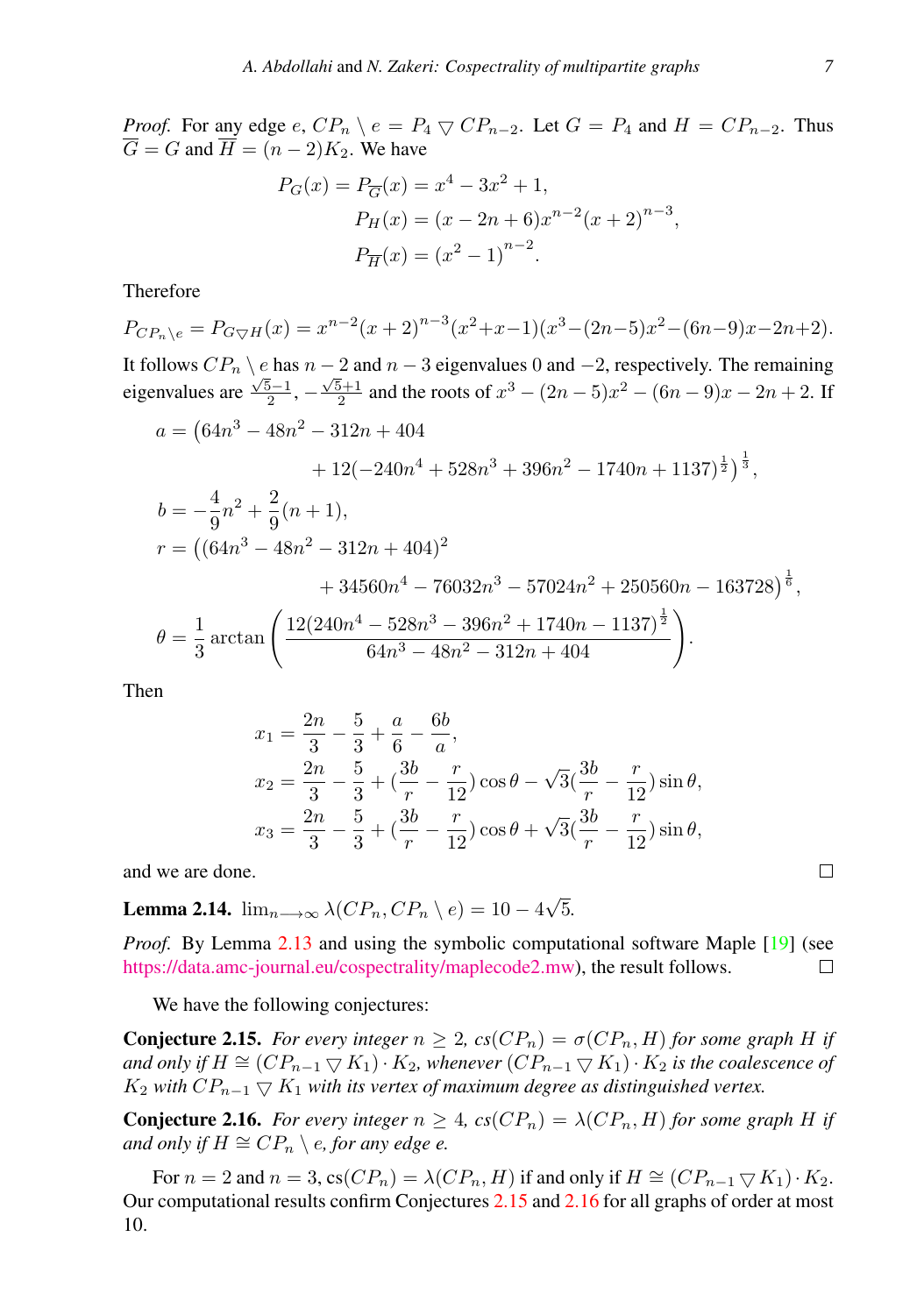### 3 Cospectrality of complete tripartite graphs

In this section we investigate  $cs(K_{n,n,n})$ , for  $n \geq 3$ , to the  $\ell^1$ - and  $\ell^2$ -norms. First we need the following results.

<span id="page-7-8"></span>Theorem 3.1 ([\[12,](#page-13-18) Theorem 9.1.1]). *Let* G *be a graph of order* n *and* H *be an induced subgraph of G with order* m. Suppose that  $\lambda_1(G) \geq \cdots \geq \lambda_n(G)$  and  $\lambda_1(H) \geq \cdots \geq$  $\lambda_m(H)$  *are the eigenvalues of* G *and* H, respectively. Then for every i,  $1 \leq i \leq m$ ,  $\lambda_i(G) > \lambda_i(H) > \lambda_{n-m+i}(G)$ .

<span id="page-7-9"></span>Theorem 3.2 (See [\[23\]](#page-14-5) and also [\[8,](#page-13-19) Theorem 6.7]). *A graph has exactly one positive eigenvalue if and only if its non-isolated vertices form a complete multipartite graph.*

<span id="page-7-2"></span>**Lemma 3.3** ([\[22,](#page-14-6) Lemma 7]).  $\lambda_2((K_1 + K_{r,s})\nabla K_q) \leq$ √ 2 − 1 (r ≤ s) *if and only if one of the conditions* 1 − 10 *holds:*

<span id="page-7-0"></span>(1)  $r > 1$ ,  $s > r$ ,  $q = 1$ ; (2)  $r = 1, s > 1, q > 2$ ; (3)  $r = 2, s > 2, q = 2;$ (4)  $r = 2, 2 \leq s \leq 3, q > 3;$ (5)  $r = 2$ ,  $s = 4$ ,  $3 \leq q \leq 7$ ; (6)  $r = 2$ ,  $s = 5$ ,  $3 \leq q \leq 4$ ; (7)  $r = 2, 6 \leq s \leq 8, q = 3;$ (8)  $r = 3$ ,  $s = 3$ ,  $2 \leq q \leq 4$ ; (9)  $r = 3, 4 \leq s \leq 7, q = 2;$ (10)  $r = 4$ ,  $s = 4$ ,  $q = 2$ .

<span id="page-7-5"></span>**Lemma 3.4** ([\[22,](#page-14-6) Lemma 8]).  $\lambda_2((K_1 + K_{r,s})\nabla K_{p,q}) \le$ √  $2-1$   $(r \leq s, p \leq q)$  *if and only if one of the conditions* 1 − 5 *holds:*

- <span id="page-7-3"></span><span id="page-7-1"></span>(1)  $r = 1, s = 1, p > 1, q > p$ ;
- (2)  $r = 1, s = 2, 1 \leq p \leq 2, q \leq p$ ;
- (3)  $r = 1, s = 2, p = 3, 3 \leq q \leq 7$ :
- (4)  $r = 1$ ,  $s = 2$ ,  $p = 4$ ,  $q = 4$ ;
- <span id="page-7-4"></span>(5)  $r = 1, s = 3, p = 1, q = 1$ .

<span id="page-7-7"></span>**Theorem 3.5** ([\[22,](#page-14-6) Theorem]). *Let* G *be a graph without isolated vertices and let*  $\lambda_2(G)$ *be the second largest eigenvalue of*  $G$ *. Then*  $0 < \lambda_2(G) \leq \sqrt{2}-1$  *if and only if one of the following holds:*

- (1)  $G \cong (\nabla_t (K_1 + K_2)) \nabla K_{n_1, \ldots, n_m}$
- (2)  $G \cong (K_1 + K_{r,s})\nabla \overline{K_q}$ , and parameters q, r and s satisfy one of the conditions [\(1\)](#page-7-0) *–* [\(10\)](#page-7-1) *from* Lemma [3.3](#page-7-2)*,*
- (3)  $G \cong (K_1 + K_{r,s}) \nabla K_{p,q}$ , and parameters p, q, r and s satisfy one of the conditions [\(1\)](#page-7-3) *–* [\(5\)](#page-7-4) *from* Lemma [3.4](#page-7-5)*.*

<span id="page-7-6"></span>**Lemma 3.6.** Let  $n \geq 3$  and  $x_1 > 0 > x_2 > x_3$  be the roots of the polynomial  $x^3$  –  $(3n^2 - 1)x - 2n^3 + 2n$ . Then

$$
Spec(K_{n-1,n,n+1}) = \{x_1, \underbrace{0, \ldots, 0}_{3n-3}, x_2, x_3\}.
$$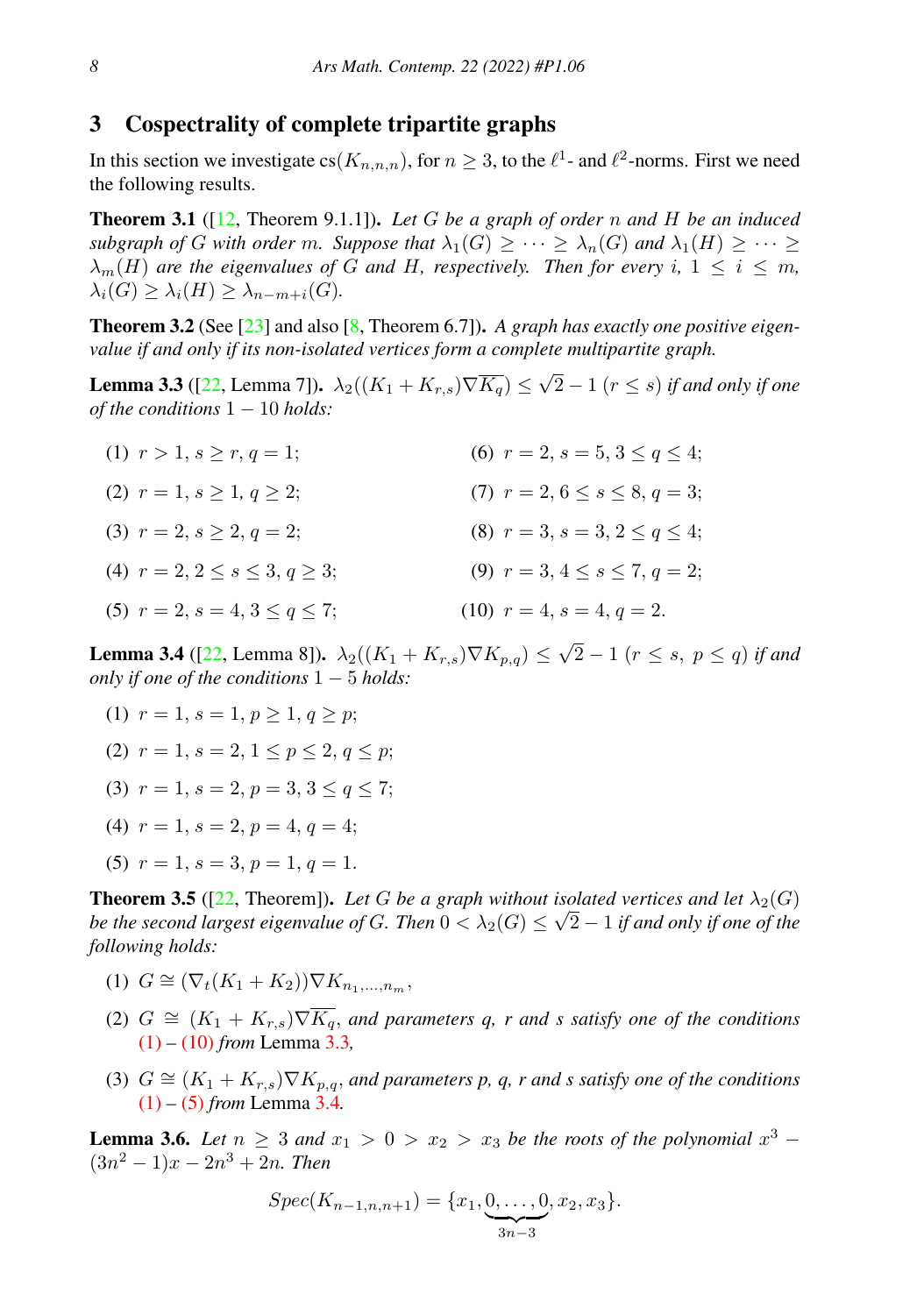*Proof.* Since 
$$
P_{K_{n_1,...,n_k}}(x) = x^{\sum_{i=1}^k n_i - k} \left(1 - \sum_{i=1}^k \frac{n_i}{x + n_i}\right) \prod_{i=1}^k (x + n_i),
$$
  

$$
P_{K_{n-1,n,n+1}}(x) = x^{3n-3} (x^3 - (3n^2 - 1)x - 2n^3 + 2n).
$$

Thus  $K_{n-1,n,n+1}$  has  $3n-3$  eigenvalues 0 and 3 eigenvalues

$$
x_1 = \frac{a^2 + 9n^2 - 3}{3a},
$$
  
\n
$$
x_2 = \left(\frac{-r}{6} + \frac{1 - 3n^2}{2r}\right) \cos \theta - \sqrt{3} \left(\frac{-r}{6} + \frac{1 - 3n^2}{2r}\right) \sin \theta,
$$
  
\n
$$
x_3 = \left(\frac{-r}{6} + \frac{1 - 3n^2}{2r}\right) \cos \theta + \sqrt{3} \left(\frac{-r}{6} + \frac{1 - 3n^2}{2r}\right) \sin \theta,
$$

where

$$
a = \left(27n^3 - 27n + 3(-81n^4 + 54n^2 + 3)^{\frac{1}{2}}\right)^{\frac{1}{3}},
$$
  

$$
r = \left((27n^3 - 27n)^2 + 729n^4 - 486n^2 - 27\right)^{\frac{1}{6}},
$$
  

$$
\theta = \frac{1}{3}\arctan\left(\frac{(81n^4 - 54n^2 - 3)^{\frac{1}{2}}}{9n^3 - 9n}\right).
$$

<span id="page-8-0"></span>**Lemma 3.7.**  $\lim_{n \to \infty} \sigma(K_{n,n,n}, K_{n-1,n,n+1}) = \frac{2\sqrt{3}}{3}$ .

*Proof.* Since  $Spec(K_{n,n,n}) = \{2n, 0, ..., 0\}$  $, -n, -n$ , by Lemma [3.6](#page-7-6) and using the com- $\overline{3n-3}$ putational software Maple [\[19\]](#page-13-17) (see [https://data.amc-journal.eu/cospectrality/](https://data.amc-journal.eu/cospectrality/maplecode3.mw) [maplecode3.mw\)](https://data.amc-journal.eu/cospectrality/maplecode3.mw), the result follows.  $\Box$ 

*Proof of* Theorem [1.2](#page-2-2)*.* Note that

$$
\sigma(K_{n,n,n}, H) = |2n - \lambda_1| + \sum_{i=2}^{3n-2} |\lambda_i| + |n + \lambda_{3n-1}| + |n + \lambda_{3n}|.
$$

By Lemma [3.7,](#page-8-0) for all  $\varepsilon > 0$ , there exists  $N \in \mathbb{N}$  such that for all  $n \ge N$ ,  $cs(K_{n,n,n}) < \sqrt{n}$  $\frac{2\sqrt{3}}{3} + \varepsilon$ . By Lemma [2.1,](#page-2-0) Corollary [2.2,](#page-3-0) Theorems [2.4](#page-3-2) and [2.5,](#page-3-3) we obtain [\(1\),](#page-2-3) [\(3\)](#page-2-4) – [\(6\)](#page-2-5) and  $0 \leq \lambda_2 < \frac{\sqrt{3}}{3} + \frac{\varepsilon}{2}$ . Suppose that  $0 < \lambda_2 \leq$ *Case 1:*  $H \cong (\nabla_t (K_1 + K_2)) \nabla K_{n_1,...,n_m}$ . If  $t \geq 2$ , then  $(K_1 + K_2) \nabla (K_1 + K_2)$  is an √  $2 - 1$ . Hence Theorem [3.5](#page-7-7) can be applied. induced subgraph of  $H$ . Since

$$
Spec((K_1 + K_2)\nabla(K_1 + K_2)) = \{3.73205, .41421, .26795, -1, -1, -2.41421\},
$$

by Theorem [3.1,](#page-7-8)  $\lambda_{3n-2} \leq -1$ , a contradiction. Now, suppose that  $t = 1$ . If  $m =$ 1, then  $H \cong (K_1 + K_2) \nabla \overline{K_{3n-3}}$ . We have  $P_H(x) = x^{3n-4} f(x)$ , whenever  $f(x) =$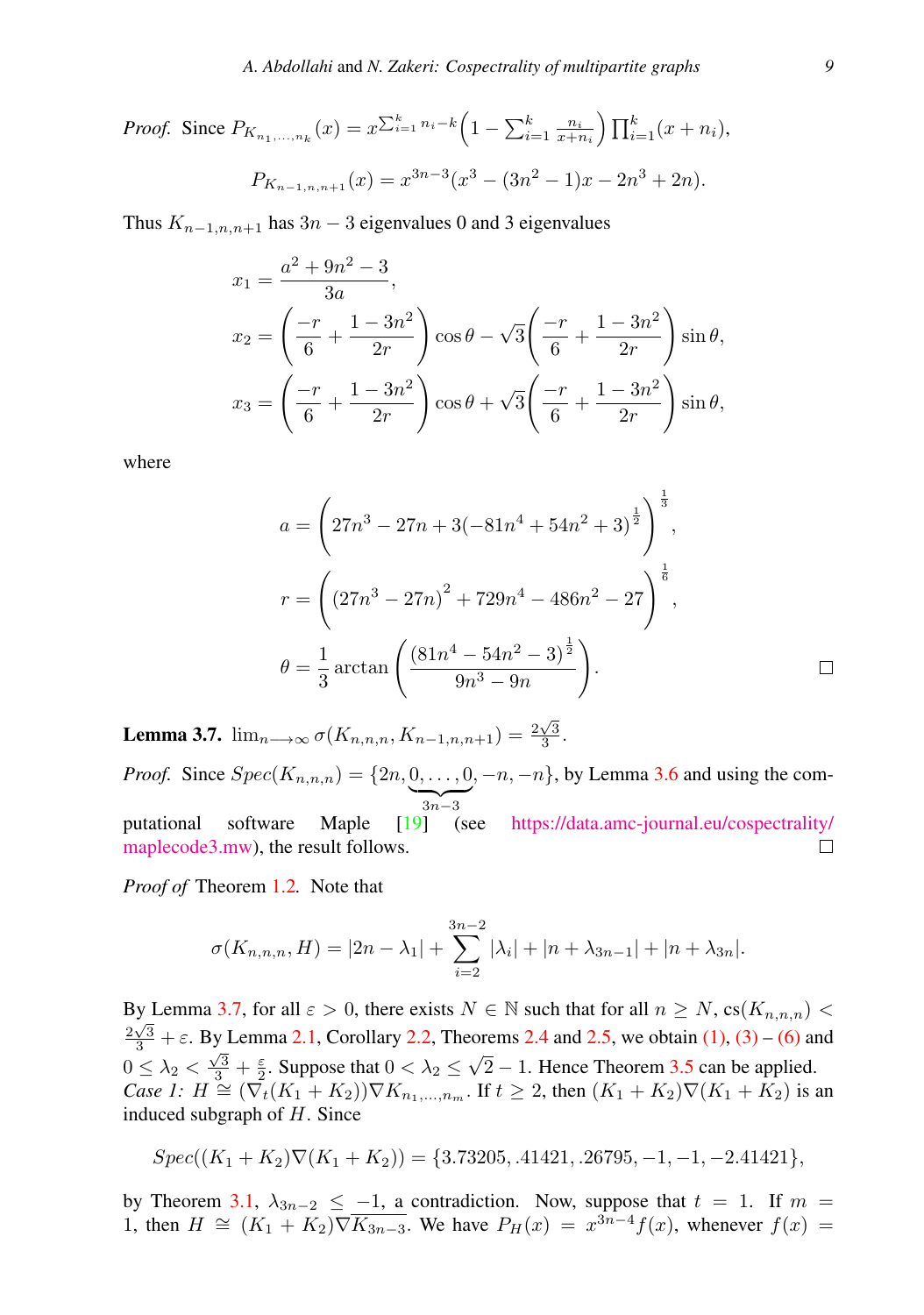$x^4 - (9n - 8)x^2 - (6n - 6)x + 3n - 3$ . So the non-zero eigenvalues of H are the roots of  $f(x) = 0$ . By computing the roots, it implies that  $\lambda_{3n-1} = -1$ , a contradiction. Therefore  $m \ge 2$ . If  $n_1 = \cdots = n_m = 1$ , then  $H \cong (K_1 + K_2) \nabla K_{3n-3}$ . So  $(K_1 + K_2) \nabla K_2$  is an induced subgraph of  $H$ . Since

$$
Spec((K_1 + K_2)\nabla K_2) = \{3.32340, .35793, -1, -1, -1.68133\},\
$$

by Theorem [3.1,](#page-7-8)  $\lambda_{3n-2} \leq -1$ , a contradiction. Now, we can assume that  $n_i \geq 2$ , for some  $1 \leq i \leq m$ . Thus  $(K_1 + K_2) \nabla K_{1,2}$  is an induced subgraph of H. Since

$$
Spec((K_1 + K_2)\nabla K_{1,2}) = \{4.06779, .36162, 0, -1, -1.24464, -2.18477\},
$$

by Theorem [3.1,](#page-7-8)  $\lambda_{3n-2} \leq -1$ , a contradiction.

*Case 2:*  $H \cong (K_1 + K_{r,s})\nabla \overline{K_q}$  and parameters q, r and s satisfy conditions 1–10 from Lemma [3.3.](#page-7-2) We have  $P_H(x) = x^{3n-4} f(x)$  whenever  $f(x) = x^4 - (q + qr + qs + rs)x^2$  –  $2qrsx + qrs$ . The non-zero eigenvalues of H are determined by equation  $f(x) = 0$ . By computing the roots, we have  $\lambda_1 = -\lambda_{3n}$  and  $\lambda_2 = -\lambda_{3n-1}$ , a contradiction.

*Case 3:*  $H \cong (K_1 + K_{r,s}) \nabla K_{p,q}$ , and parameters p, q, r and s satisfy conditions 1–5 from Lemma [3.4.](#page-7-5) In this case, H can be isomorphic to one of these graphs:  $(K_1 + K_{1,2})\nabla K_{3,5}$ ,  $(K_1 + K_{1,2})\nabla K_{4,4}$  and  $(K_1 + K_{1,1})\nabla K_{p,q}$  whenever  $q \ge p \ge 1$  and  $p + q = 3n - 3$ . All of these graphs have  $(K_1 + K_{1,1})\nabla K_{1,2}$  as an induced subgraph. Since

$$
Spec((K_1 + K_{1,1})\nabla K_{1,2}) = \{4.06779, .36162, 0, -1, -1.24464, -2.18477\},
$$

by Theorem [3.1,](#page-7-8)  $\lambda_{3n-2} \leq -1$ , a contradiction.

So  $\sqrt{2} - 1 < \lambda_2 < \frac{\sqrt{3}}{3} + \frac{\epsilon}{2}$  or  $\lambda_2 = 0$ . If  $\lambda_2 = 0$ , then, by Theorem [3.2,](#page-7-9) there are some positive integers  $k, n_1, \ldots, n_k$  and an integer  $t \geq 0$  such that  $H \cong tK_1 + K_{n_1,\ldots,n_k}$ . If  $k = 1$ , then  $H \cong \overline{K_{3n}}$ , a contradiction. If  $k = 2$ , then  $H \cong tK_1 + K_{r,s}$ . Since

$$
Spec(H) = \{\sqrt{rs}, \underbrace{0, \ldots, 0}_{3n-2}, -\sqrt{rs}\},
$$

 $\lambda_{3n-1} = 0$ , a contradiction. Thus  $k \geq 3$ . Suppose that  $k \geq 4$ . If  $n_1 = \cdots = n_k = 1$ , then  $H \cong tK_1 + K_{3n-t}$ . We have

$$
Spec(H) = \{3n - t - 1, \underbrace{0, \dots, 0}_{t}, \underbrace{-1, \dots, -1}_{3n - t - 1}\}.
$$

Hence  $\lambda_{3n} = -1$ , a contradiction. If there exists an unique i,  $1 \le i \le k$ , such that  $n_i \ge 2$ , then  $K_{1,1,1,2}$  is an induced subgraph of H. Since

$$
Spec(K_{1,1,1,2}) = \{3.64575, 0, -1, -1, -1.64575\},\
$$

by Theorem [3.1,](#page-7-8)  $\lambda_{3n-2} \leq -1$ , a contradiction. Thus there exist i and j such that  $n_i, n_j \geq 1$ 2. Hence H has  $K_{1,1,2,2}$  as an induced subgraph. We have

$$
Spec(K_{1,1,2,2}) = \{4.37228, 0, 0, -1, -1.37228, -2\}.
$$

So by Theorem [3.1,](#page-7-8)  $\lambda_{3n-2} \leq -1$ , a contradiction. Therefore we can assume that  $k = 3$  and  $H \cong tK_1+K_{p,q,r}$ , for some positive integers p, q and r. If  $p = q = r = 1$ , then, by similar argument given in  $k \ge 4$ , we have  $\lambda_{3n} = -1$ , a contradiction. So  $H \cong tK_1 + K_{p,q,r}$  such that at least one of  $p, q$  and  $r$  is greater than 1. This completes the proof. □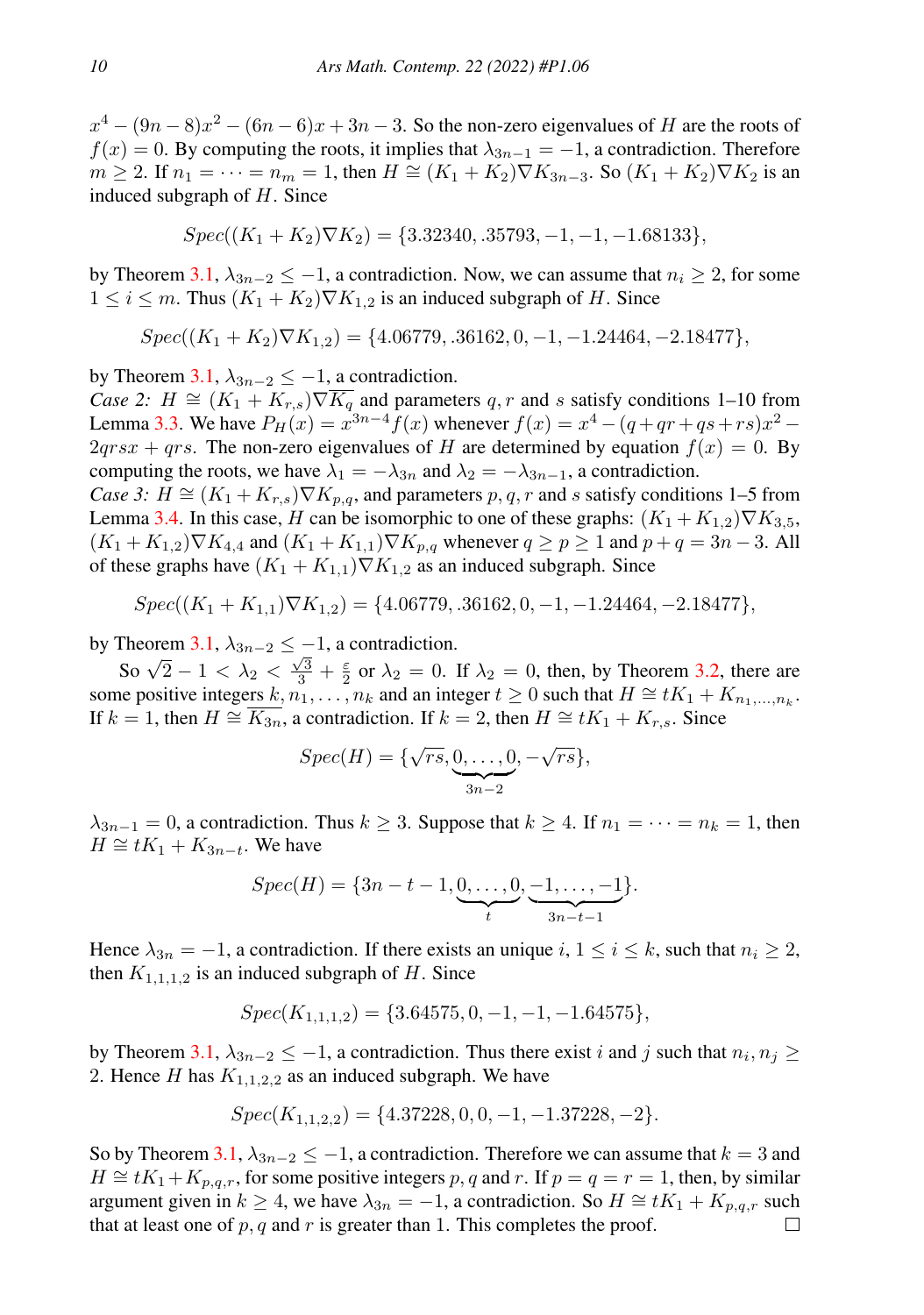**Lemma 3.8.**  $\lim_{n \to \infty} \lambda(K_{n,n,n}, K_{n-1,n,n+1}) = \frac{2}{3}$ .

*Proof.* By Lemma [3.6](#page-7-6) and using the symbolic computational software Maple [\[19\]](#page-13-17) (see [https://data.amc-journal.eu/cospectrality/maplecode4.mw\)](https://data.amc-journal.eu/cospectrality/maplecode4.mw), the result follows.  $\Box$ 

The graph H in Figure [1](#page-10-0) is the only unique graph such that  $\sigma(K_{3,3,3}, H)$  and  $\lambda(K_{3,3,3}, H)$ H) have the minimum possible values. For  $n \geq 4$ , we have the following conjectures:

**Conjecture 3.9.** *For every integer*  $n \geq 4$ ,  $cs(K_{n,n,n}) = \sigma(K_{n,n,n}, H)$  *for some graph* H *if and only if*  $H \cong K_{n-1,n,n+1}$ .

**Conjecture 3.10.** *For every integer*  $n \geq 4$ ,  $cs(K_{n,n,n}) = \lambda(K_{n,n,n}, H)$  *for some graph H if and only if*  $H \cong K_{n-1,n,n+1}$ .



<span id="page-10-0"></span>Figure 1: The graph which is closest to  $K_{3,3,3}$  both in the  $\ell^1$ - and  $\ell^2$ -norm.

## 4 Cospectrality of some families of graphs using  $\ell^p$ -norm for  $p > 2$

Let  $p > 2$  be an arbitrary positive integer. First we determine the cospectrality of the null graphs on n vertices.

**Theorem 4.1.** *For every integer*  $n \geq 2$ ,  $cs(nK_1) = 2$ . Moreover,  $cs(nK_1) = \lambda^{(p)}(nK_1, H)$ *for some graph H if and only if*  $H \cong K_2 + (n-2)K_1$ .

*Proof.* It is not hard to see that  $\lambda^{(p)}(nK_1, K_2 + (n-2)K_1) = 2$ . Let H be a simple *Proof.* It is not hard to see that  $\lambda^{(p)}(nK_1, K_2 + (n-2)K_1) = 2$ . Let H be a simple graph of order n. Thus  $cs(nK_1) = \lambda^{(p)}(nK_1, H) \leq 2$ . So  $|\lambda_1(H)| \leq \sqrt[p]{2}$ , where  $\lambda_1(H)$ is the greatest eigenvalue of H. Since the greatest eigenvalue of a graph is always non-<br>negative and  $H \propto nK$ , we have  $0 \le \lambda(H) \le \sqrt{N}$ . Moreover, there is no graph whose negative and  $H \ncong nK_1$ , we have  $0 < \lambda_1(H) \leq \sqrt[n]{2}$ . Moreover, there is no graph whose greatest eigenvalue lies in the intervals  $(0,1)$  and  $(1,\sqrt{2})$ . Hence  $\lambda_1(H) = 1$ . Thus  $H \cong K_2 + (n-2)K_1$ .  $\Box$ 

In the following we show that the minimum value of  $\lambda^{(p)}(K_n, H)$  occurs whenever  $H \cong K_n \setminus e$ , where  $K_n \setminus e$  is the graph obtaining from  $K_n$  by deletion one edge e. First we need the following results.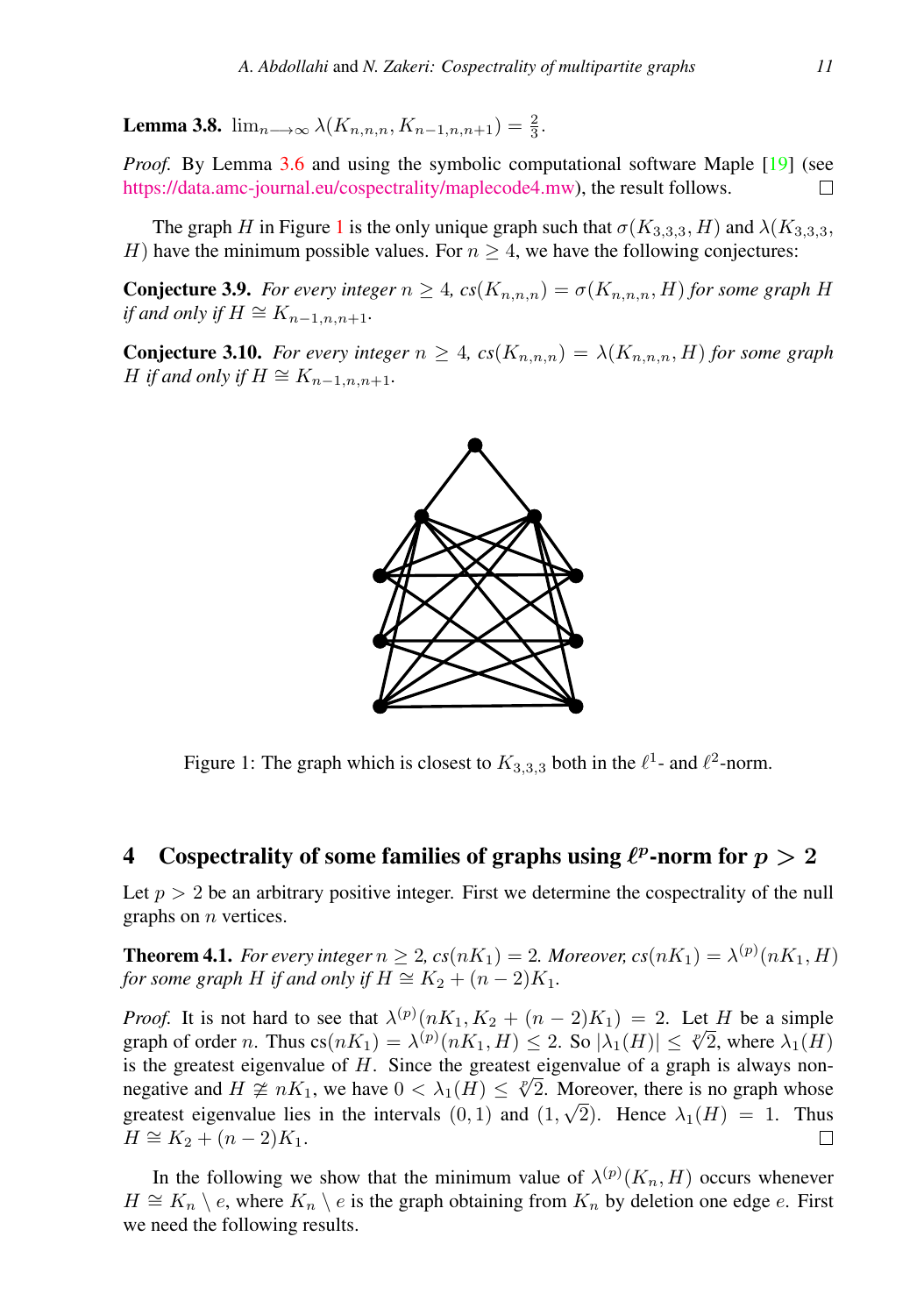<span id="page-11-0"></span>**Lemma 4.2.**  $\lambda^{(p)}(K_2, K_2 \setminus e) = 2$  *and for every integer*  $n \geq 3$  *and every edge e of*  $K_n$ *,*  $\lambda^{(p)}(K_n, K_n \setminus e) < 2.$ 

*Proof.* It is easy to see that  $\lambda^{(p)}(K_2, K_2 \setminus e) = 2$ . By Corollary 3.4 and Lemma 3.6 in [\[2\]](#page-13-2), one can obtain the result.  $\Box$ 

**Theorem 4.3.** For every integer  $n \geq 2$ ,  $cs(K_n) = \lambda^{(p)}(K_n, H)$  for some graph H if and *only if*  $H \cong K_n \backslash e$  *for any edge*  $e$ *, where*  $K_n \backslash e$  *is the graph obtaining from*  $K_n$  *by deletion one edge* e*.*

*Proof.* For  $n = 2$  and  $n = 3$ , It is easy to see that  $cs(K_n) = \lambda^{(p)}(K_n, K_n \setminus e)$ . Let  $n \ge 4$ . We show that if H is not isomorphic to  $K_n$  and  $K_n \setminus e$ , then  $\lambda^{(p)}(K_n, H) \geq 2$ .

Let  $\lambda_1 \geq \cdots \geq \lambda_n$  be the eigenvalues of H. Therefore

$$
\lambda^{(p)}(K_n, H) = |\lambda_1 - n + 1|^p + \sum_{i=2}^n |\lambda_i + 1|^p.
$$

One can obtain this if one of the following cases holds, then  $\lambda^{(p)}(K_n, H) \geq 2$ .

*Case 1:*  $\lambda_1 - n + 1 \leq -\sqrt[3]{2}$ . *Case* 2:  $\lambda_2 + 1 \geq \sqrt[3]{2}$ . *Case 3:*  $\lambda_3 > 0$ .

Now suppose that none of the above cases occurs. Thus we can assume that  $\lambda_1 > n - 1 - 1$ SW suppose that none of the above cases occurs. Thus we can assume that  $λ_1 > n - 1 - \overline{2}$ ,  $λ_2 < \sqrt[3]{2} - 1$  and  $λ_3 < 0$ . If  $λ_2 \le 0$ , then, by Lemma 3.9 in [\[2\]](#page-13-2),  $H \cong K_{n-1} + K_1$ and  $\lambda^{(p)}(K_n, H) = 2$ .

 $\lambda^{\alpha}(\mathbf{A}_n, \mathbf{A}) = \lambda$ .<br>Now suppose that  $\lambda_2 > 0$ . Since  $0 < \lambda_2 < \sqrt[3]{2} - 1 < \frac{1}{3}$ , by Theorem 2 in [\[5\]](#page-13-15), there exists an integer t such that  $H \cong tK_1 + (K_1 + K_2) \nabla \overline{K_{n-3-t}}$  where  $0 \le t \le n-4$ .

If  $n-3-t>1$ , then  $(K_1 + K_2)\nabla \overline{K_2}$  is an induced subgraph of H. Since

$$
Spec((K_1 + K_2)\nabla \overline{K_2}) = \{2.85577, 0.32164, 0, -1, -2.17741\},\
$$

by Theorem [3.1,](#page-7-8)  $\lambda_3 \geq 0$ , a contradiction. If  $n - 3 - t = 1$ , then  $H \cong (n - 4)K_1 +$  $(K_1 + K_2)\nabla \overline{K_1}$ . Since

$$
Spec(H) = \{2.17009, 0.31111, \underbrace{0, \ldots, 0}_{n-4}, -1, -1.48119\},
$$

 $\lambda^{(p)}(K_n, H) > 2$ . Therefore by Lemma [4.2,](#page-11-0)  $\text{cs}(K_n) = \lambda^{(p)}(K_n, K_n \setminus e)$ . This completes the proof.  $\Box$ 

In the following, we investigate the cospectrality of complete bipartite graphs. The proofs of Lemmas 2.5 and 2.7 and Theorem 2.8 in [\[20\]](#page-13-3) are also working for  $p > 2$ , an arbitrary positive integer. First we need the following results, the " $\ell^p$ -version" of Lemmas2.5 and 2.7 in [\[20\]](#page-13-3).

**Lemma 4.4.** Let m and n be two positive integers and G be a graph of order  $m + n$ . If G *has*  $K_{1,1,2}$  or  $(K_1 + K_2) \nabla K_1$  *as an induced subgraph, then*  $\lambda^{(p)}(G, K_{m,n}) \geq 1$ *.*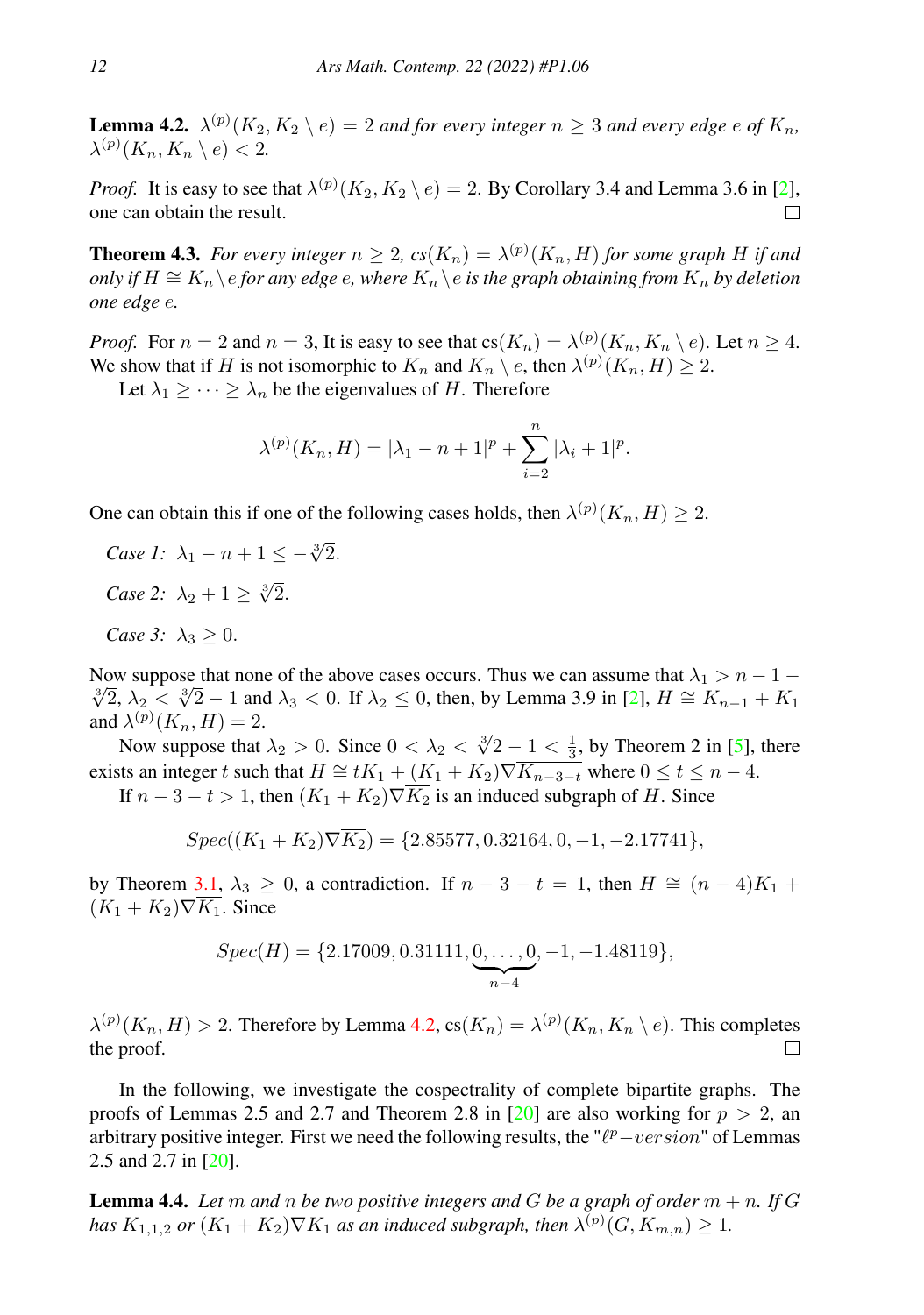<span id="page-12-0"></span>**Lemma 4.5.** Let m and n be two positive integers and G be a graph of order  $m + n$ . *Suppose that there are no positive integers* r, s and a non-negative integer t *such that*  $G \cong$  $K_{r,s} + tK_1$ *.* If  $\lambda_2(G) \leq \sqrt{2} - 1$ *, then*  $\lambda^{(p)}(G, K_{m,n}) \geq 1$ *.* 

<span id="page-12-1"></span>**Theorem 4.6.** Let m and n be two positive integers such that  $(m, n) \neq (1, 1)$ . Then

$$
cs(K_{m,n}) = \lambda^{(p)}(K_{m,n}, K_{r,s} + tK_1),
$$

*for some integers*  $r, s \ge 1$  *and*  $t \ge 0$  *such that*  $r + s + t = m + n$  *and*  $r, s \ne m, n$ *. Moreover, if*  $cs(K_{m,n}) = \lambda^{(p)}(K_{m,n}, H)$  *for some graph H, then*  $H \cong K_{i,j} + hK_1$ *, where*  $i, j \geq 1$  *and*  $h \geq 0$  *are some integers so that*  $i + j + h = m + n$ *.* 

*Proof.* It is easy to see that  $cs(K_{1,2}) = \lambda^{(p)}(K_{1,2}, K_{1,1} + K_1)$ . So we can assume that  $m + n \geq 4$ . Let  $i, j \geq 1$  and  $h \geq 0$  be some integers such that  $i + j + h = m + n$ . Thus  $\lambda^{(p)}(K_{m,n}, K_{i,j} + hK_1) = 2|\sqrt{mn} - \sqrt{i}j|^p$ . By Lemma 2.4 in [\[20\]](#page-13-3), there are some positive integers r and s such that  $r + s \leq m + n$  and  $\{r, s\} \neq \{m, n\}$  so that  $|\sqrt{mn} - \sqrt{rs}|^p < (\frac{\sqrt{}}{\sqrt{}})$  $\frac{2-1}{2}$  $\frac{(-1)^n}{2}$ )<sup>*p*</sup>. Let  $t = m + n - r - s$ . Hence we obtain  $\lambda^{(p)}(K_{m,n}, K_{r,s} + s)$  $\sqrt{2} - 1$ )<sup>p</sup>. Therefore cs( $K_{m,n}$ ) < (  $\sqrt{2} - 1$ )<sup>p</sup> < 1. Now suppose that H is a  $tK_1$ ) < ( graph such that  $cs(K_{m,n}) = \lambda^{(p)}(K_{m,n}, H)$ . Thus  $\lambda^{(p)}(K_{m,n}, H) < (\sqrt{2} - 1)^p$ . Let  $\lambda_2(H)$  be the second largest eigenvalue of H. So we have  $|\lambda_2(H)| < \sqrt{2} - 1$ . Since  $\lambda^{(p)}(K_{m,n}, H) < 1$ , by Lemma [4.5,](#page-12-0) there are some integers  $r, s \ge 1$  and  $t \ge 0$  such that  $H \cong K_{r,s} + tK_1$ . This completes the proof.  $\Box$ 

**Theorem 4.7.** *Let*  $n > 1$  *be an integer. Then, the following hold:* 

(1)  $cs(K_{1,1}) = \lambda^{(p)}(K_{1,1}, 2K_1) = 2,$ 

(2) 
$$
cs(K_{1,2}) = \lambda^{(p)}(K_{1,2}, K_{1,1} + K_1) = 2|\sqrt{2} - 1|^p
$$
,

(3) If  $n \geq 3$  is a prime number, then

$$
cs(K_{1,n}) = \lambda^{(p)}(K_{1,n}, K_{2, \frac{n+1}{2}} + \frac{n-3}{2}K_1) = 2|\sqrt{n+1} - \sqrt{n}|^p,
$$

(4) If  $n > 3$  is not a prime number, then

$$
cs(K_{1,n}) = \lambda^{(p)}(K_{1,n}, K_{r,s} + (n+1-r-s)K_1) = 0,
$$

*where* r and *s* are some positive integers such that  $r, s < n$  and  $n = rs$ .

*Proof.* The method is similar to that of Theorem 2.10 in [\[20\]](#page-13-3).

By Theorem [4.6,](#page-12-1) one can easily obtain the following results.

**Theorem 4.8.** *For every integer*  $n \geq 2$ ,  $cs(K_{n,n}) = 2|n-1|$  $\sqrt{n^2-1}$ |<sup>p</sup>. Moreover, cs $(K_{n,n})$  $= \lambda^{(p)}(K_{n,n}, H)$  *for some graph* H *if and only if*  $H \cong K_{n-1,n+1}$ *.* 

**Theorem 4.9.** *For every integer*  $n \geq 2$ ,  $cs(K_{n,n+1}) = 2$  $\sqrt{n^2 + n} - \sqrt{n^2 + n - 2}$ |<sup>p</sup>. *Moreover,*  $cs(K_{n,n+1}) = \lambda^{(p)}(K_{n,n+1}, H)$  for some graph H if and only if  $H \cong K_{n-1,n+2}$ .

### ORCID iDs

Alireza Abdollahi <https://orcid.org/0000-0001-7277-4855>

 $\Box$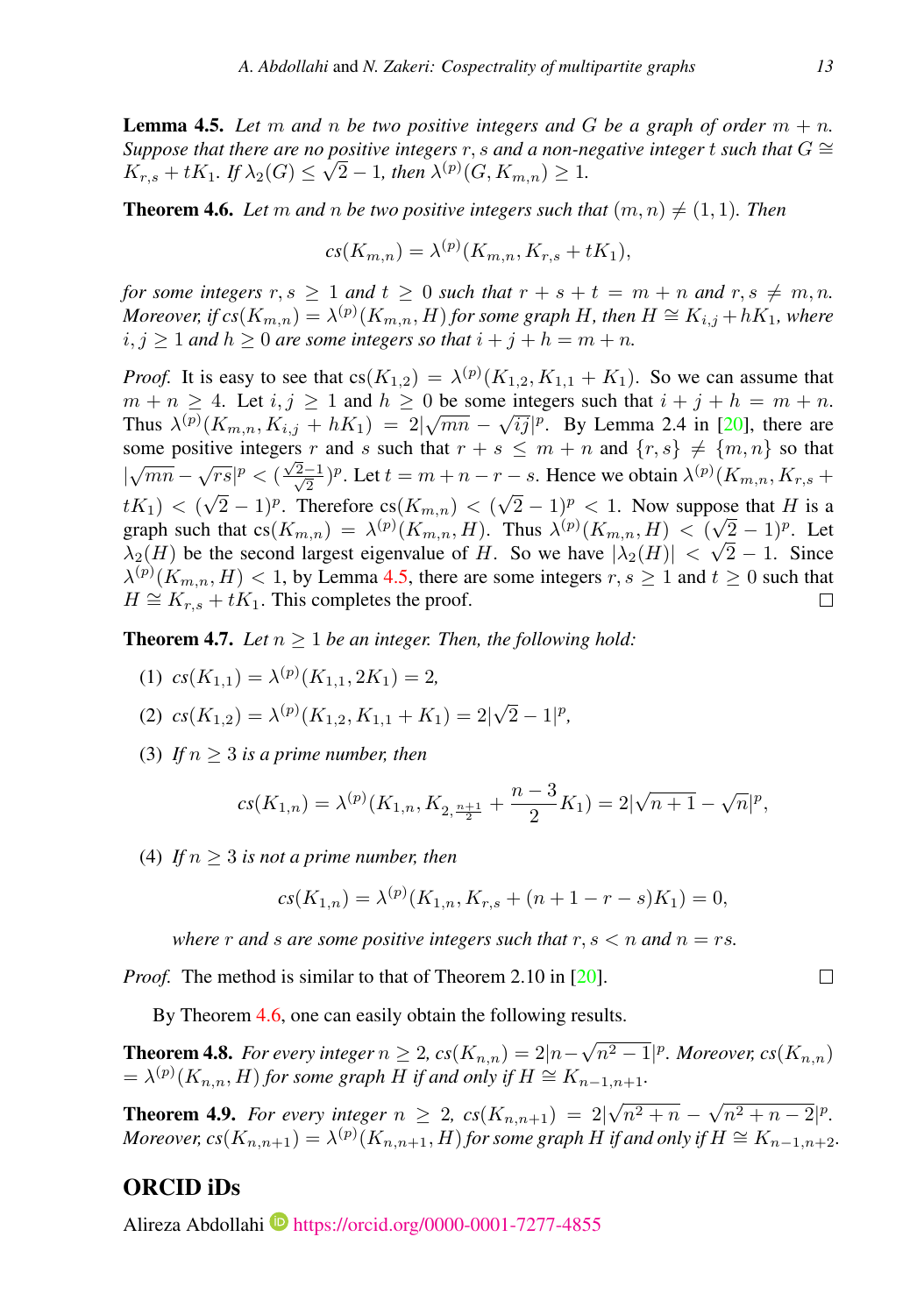### <span id="page-13-1"></span>**References**

- [1] A. Abdollahi, S. Janbaz and M. R. Oboudi, Distance between spectra of graphs, *Linear Algebra Appl.* 466 (2015), 401–408, doi:10.1016/j.laa.2014.10.020.
- <span id="page-13-2"></span>[2] A. Abdollahi and M. R. Oboudi, Cospectrality of graphs, *Linear Algebra Appl.* 451 (2014), 169–181, doi:10.1016/j.laa.2014.02.052.
- <span id="page-13-4"></span>[3] J. Abdollahi, A. and N. Zakeri,  $\ell^1$ -cospectrality of graphs, 2019,  $arXiv:1907.11874$ [math.CO].
- <span id="page-13-5"></span>[4] M. Afkhami, M. Hassankhani and K. Khashyarmanesh, Distance between the spectra of graphs with respect to normalized Laplacian spectra, *Georgian Math. J.* 26 (2019), 227–234, doi: 10.1515/gmj-2017-0051.
- <span id="page-13-15"></span>[5] D. S. Cao and H. Yuan, Graphs characterized by the second eigenvalue, *J. Graph Theory* 17 (1993), 325–331, doi:10.1002/jgt.3190170307.
- <span id="page-13-13"></span>[6] H. Choi, H. Lee, Y. Shen and Y. Shi, Comparing large-scale graphs based on quantum probability theory, *Appl. Math. Comput.* 358 (2019), 1–15, doi:10.1016/j.amc.2019.03.061.
- <span id="page-13-16"></span>[7] D. Cvetković, P. Rowlinson and S. Simić, *An introduction to the theory of graph spectra*, volume 75 of *London Mathematical Society Student Texts*, Cambridge University Press, Cambridge, 2010.
- <span id="page-13-19"></span>[8] D. M. Cvetković, M. Doob and H. Sachs, *Spectra of Graphs, Theory and Application*, Academic Press, Inc., New York, 1979.
- <span id="page-13-14"></span>[9] E. R. Van Dam and W. H. Haemers, Which graphs are determined by their spectrum?, *Linear Algebra Appl.* 373 (2003), 241–272, doi:10.1016/s0024-3795(03)00483-x.
- <span id="page-13-6"></span>[10] K. C. Das and S. Sun, Distance between the normalized Laplacian spectra of two graphs, *Linear Algebra Appl.* 530 (2017), 305–321, doi:10.1016/j.laa.2017.05.025.
- <span id="page-13-7"></span>[11] M. Ghorbani and M. Hakimi-Nezhaad, Co-spectrality distance of graphs, *J. Inf. Optim. Sci.* 40 (2019), 1221–1235, doi:10.1080/02522667.2018.1480464.
- <span id="page-13-18"></span>[12] C. Godsil and G. Royle, *Algebraic graph theory*, volume 207 of *Graduate Texts in Mathematics*, Springer-Verlag, New York, 2001, doi:10.1007/978-1-4613-0163-9.
- <span id="page-13-8"></span>[13] J. Gu, B. Hua and S. Liu, Spectral distances on graphs, *Discrete Appl. Math.* 190/191 (2015), 56–74, doi:10.1016/j.dam.2015.04.011.
- <span id="page-13-9"></span>[14] M. Hakimi-Nezhaad and A. R. Ashrafi, Laplacian and normalized Laplacian spectral distances of graphs, *Southeast Asian Bull. Math.* 37 (2013), 731–744.
- <span id="page-13-0"></span>[15] I. Jovanović and Z. Stanić, Spectral distances of graphs, *Linear Algebra Appl.* 436 (2012), 1425–1435, doi:10.1016/j.laa.2011.08.019.
- <span id="page-13-10"></span>[16] I. Jovanović and Z. Stanić, Spectral distances of graphs based on their different matrix representations, *Filomat* 28 (2014), 723–734, doi:10.2298/fil1404723j.
- <span id="page-13-11"></span>[17] I. M. Jovanovic, Some results on spectral distances of graphs, ´ *Rev. Un. Mat. Argentina* 56 (2015), 95–117.
- <span id="page-13-12"></span>[18] H. Lin, D. Li and K. C. Das, Distance between distance spectra of graphs, *Linear Multilinear Algebra* 65 (2017), 2538–2550, doi:10.1080/03081087.2017.1278737.
- <span id="page-13-17"></span>[19] a. d. o. W. M. I. Maplesoft, Maple, computer algebra system, [https://www.maplesoft.](https://www.maplesoft.com/products/maple/) [com/products/maple/](https://www.maplesoft.com/products/maple/).
- <span id="page-13-3"></span>[20] M. R. Oboudi, Cospectrality of complete bipartite graphs, *Linear Multilinear Algebra* 64 (2016), 2491–2497, doi:10.1080/03081087.2016.1162133.